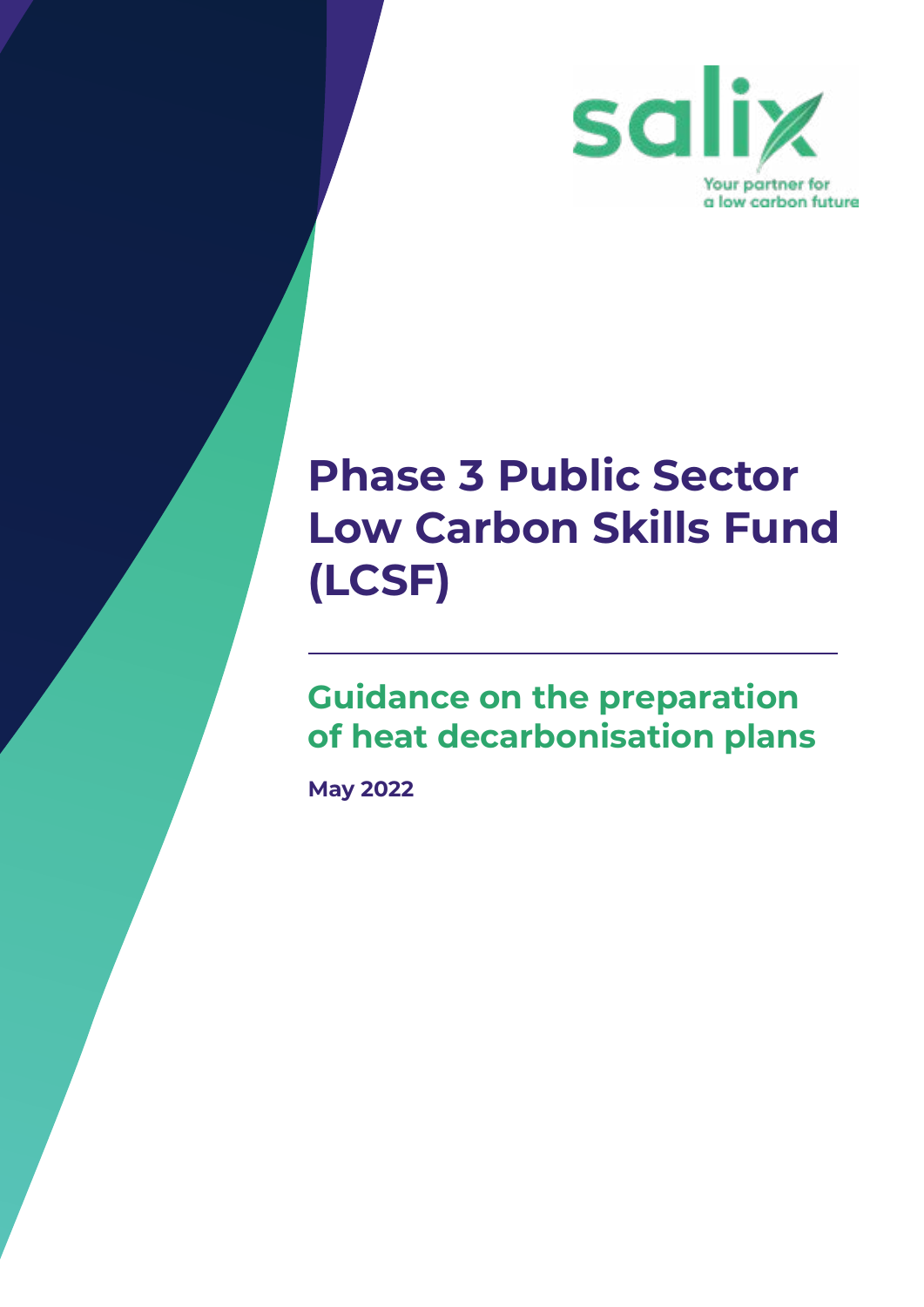# **Guidance on the preparation of heat decarbonisation plans**

This guide is to support all eligible public sector organisations wishing to upgrade, improve or create their first heat decarbonisation plan through Phase 3 of the Public Sector Low Carbon Skills Fund (Phase 3 LCSF).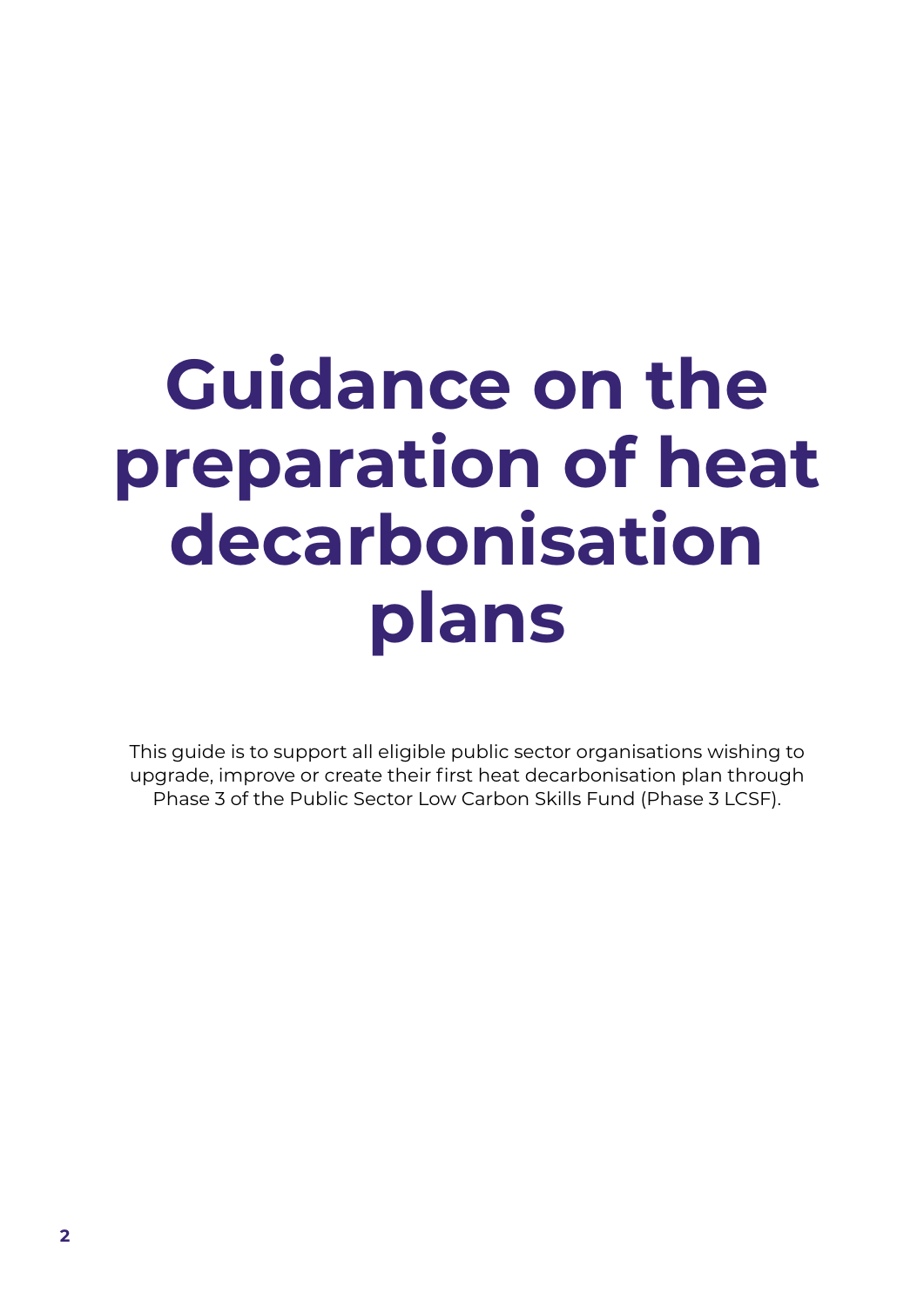### **Contents**

| 1. | Purpose of this guide                                                                                                                                                                                                                                                                                                                                                                                                                                                                                                                                                                                                                                                           | 4                                                                                            |
|----|---------------------------------------------------------------------------------------------------------------------------------------------------------------------------------------------------------------------------------------------------------------------------------------------------------------------------------------------------------------------------------------------------------------------------------------------------------------------------------------------------------------------------------------------------------------------------------------------------------------------------------------------------------------------------------|----------------------------------------------------------------------------------------------|
| 2. | Purpose of a heat decarbonisation plan                                                                                                                                                                                                                                                                                                                                                                                                                                                                                                                                                                                                                                          | 6                                                                                            |
| 3. | Purpose of the Phase 3 Public Sector Low Carbon Skills Fund                                                                                                                                                                                                                                                                                                                                                                                                                                                                                                                                                                                                                     | 10 <sup>°</sup>                                                                              |
| 4. | Guidance on writing a heat decarbonisation plan<br><b>Executive Summary</b><br>а.<br>Introduction<br>b.<br><b>Buildings</b><br>C.<br>d.<br>Energy consumption and carbon emissions<br>Heating and hot water systems<br>e.<br>f.<br>Determining the whole solution<br>Previous energy efficiency projects and existing low carbon<br>g.<br>heating technology<br>h.<br>Heating networks and opportunities on site<br>Electricity loading capacity to support a switch to electric<br>i.<br>heating solutions<br>j.<br>Estimating cost<br>k.<br>Delivery Plan<br>$\overline{a}$<br>Resources<br>Supporting information<br>m.<br>Plans for the sites<br>n.<br>Key challenges<br>O. | 12<br>15<br>16<br>17<br>18<br>19<br>21<br>22<br>23<br>24<br>25<br>26<br>27<br>28<br>29<br>30 |
| 5. | Information about the Phase 3 Public Sector<br>Low Carbon Skills Funds<br>Dates for submissions of the heat decarbonisation plan<br>Heat decarbonisation plan supplementary<br>building information tool<br>Heat decarbonisation plan examples<br>Advice and support<br>Contact us                                                                                                                                                                                                                                                                                                                                                                                              | 31<br>32<br>33<br>34<br>35<br>35                                                             |
| 6. | Glossary of terms                                                                                                                                                                                                                                                                                                                                                                                                                                                                                                                                                                                                                                                               | 36                                                                                           |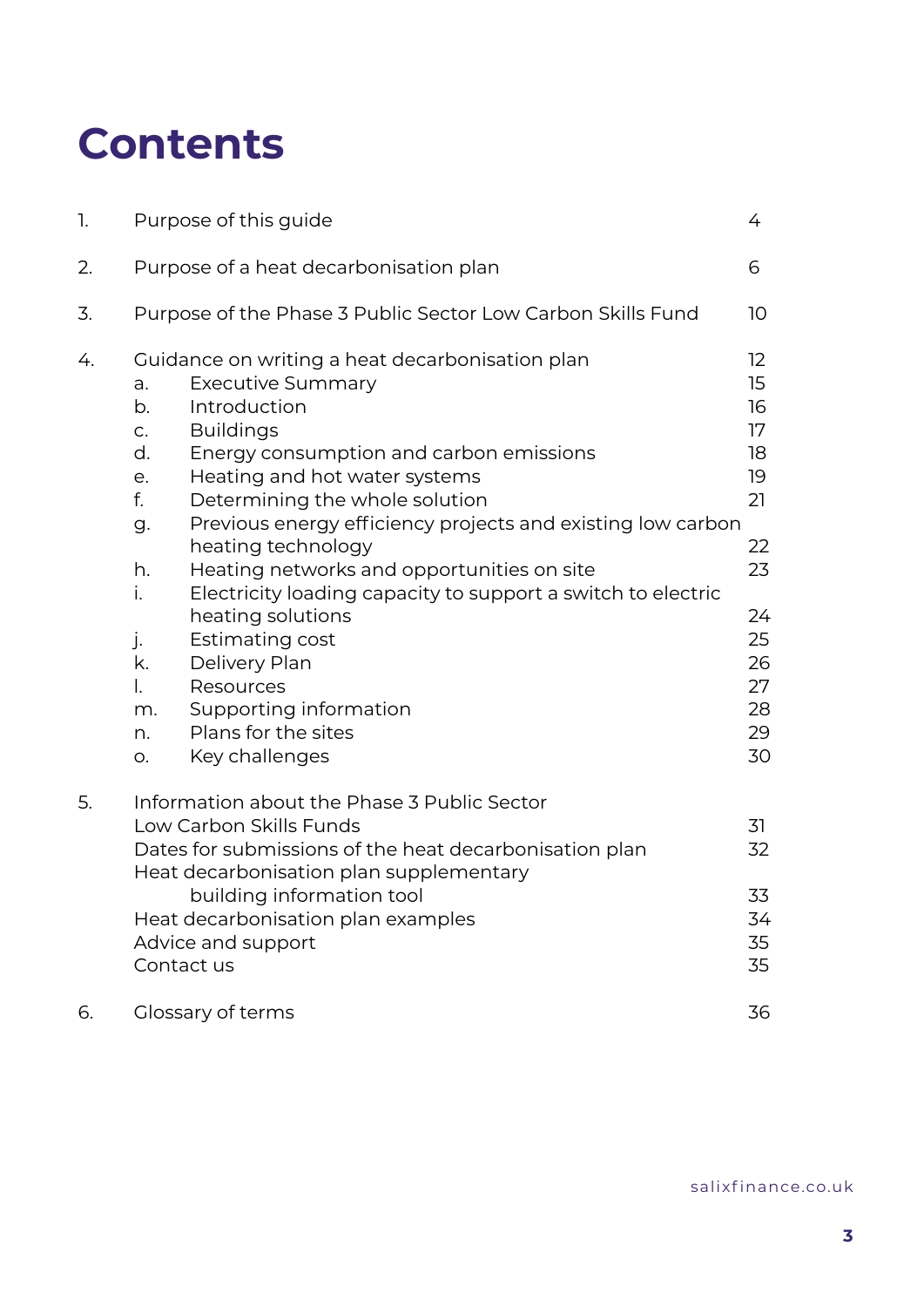# **Purpose of this guide**

**1**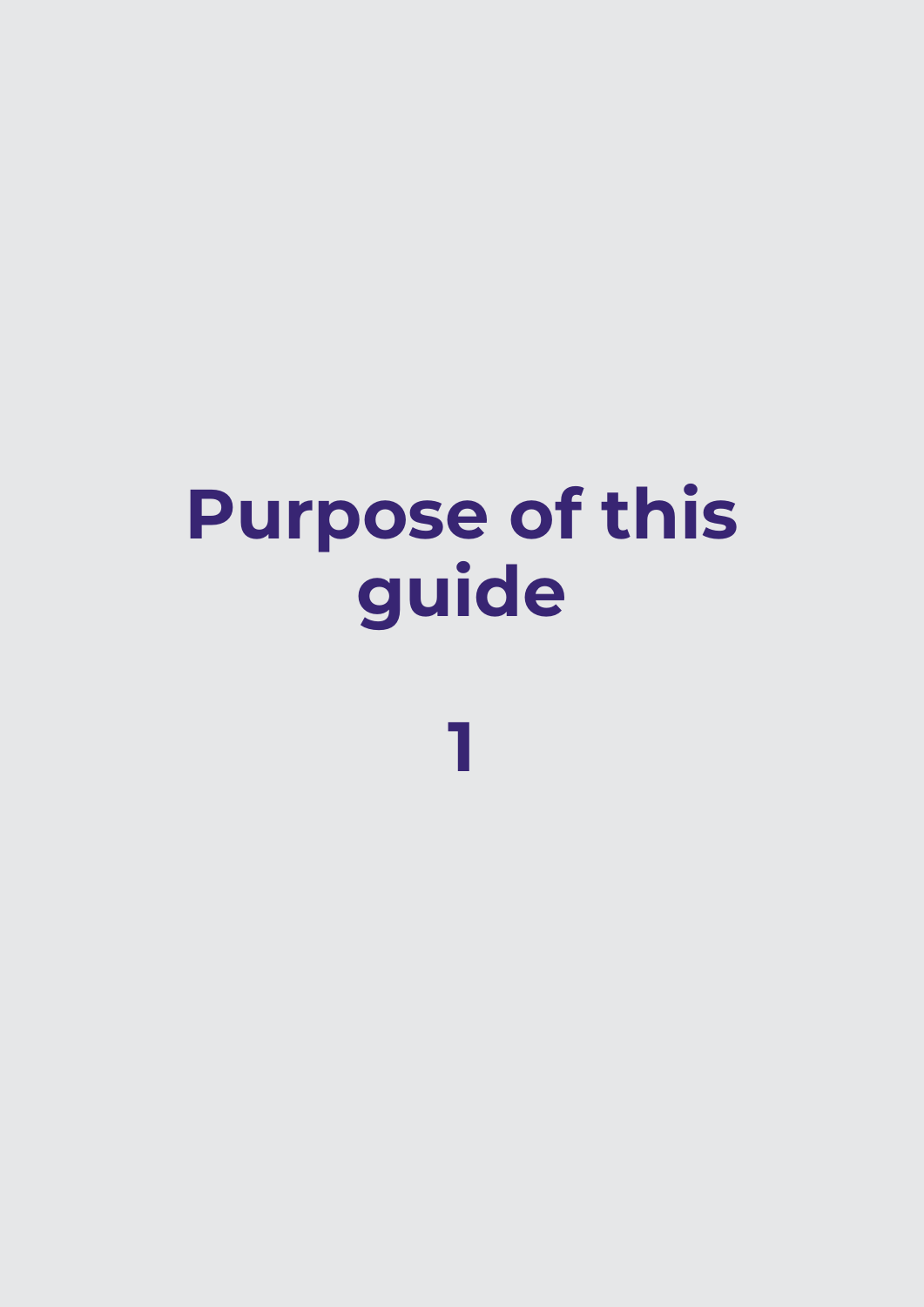### **Purpose of this guide**



The Department for Business, Energy and Industrial Strategy (BEIS) working in partnership with Salix Finance has launched the Phase 3 Public Sector Low Carbon Skills Fund (Phase 3 LCSF) which will provide grant funding to the public sector to put in place a plan to decarbonise heat in public buildings.

The purpose of this guide is to support public sector organisations wishing to upgrade, improve or create their first heat decarbonisation plan through Phase 3 LCSF.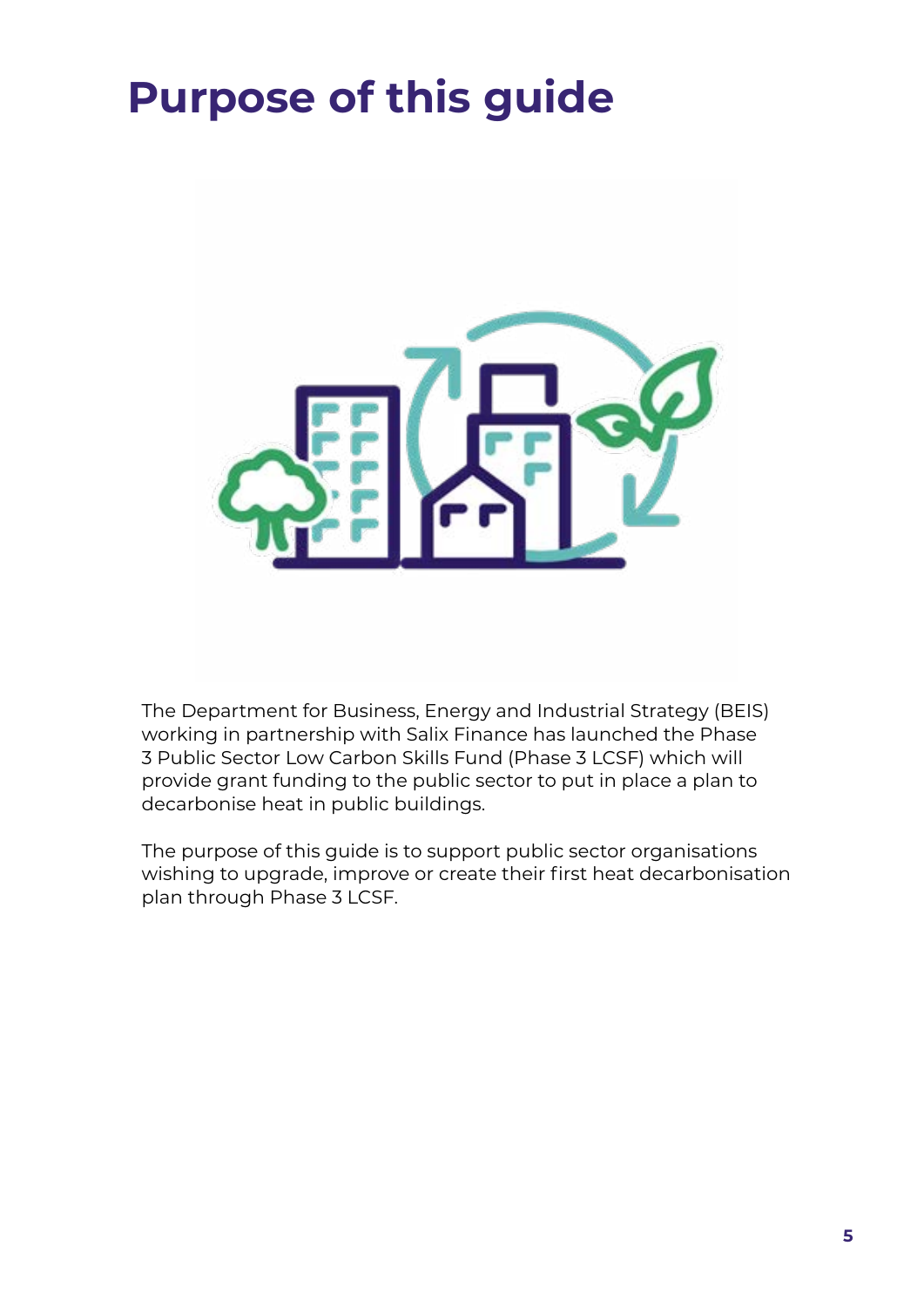# **Purpose of a heat decarbonisation plan**

**2**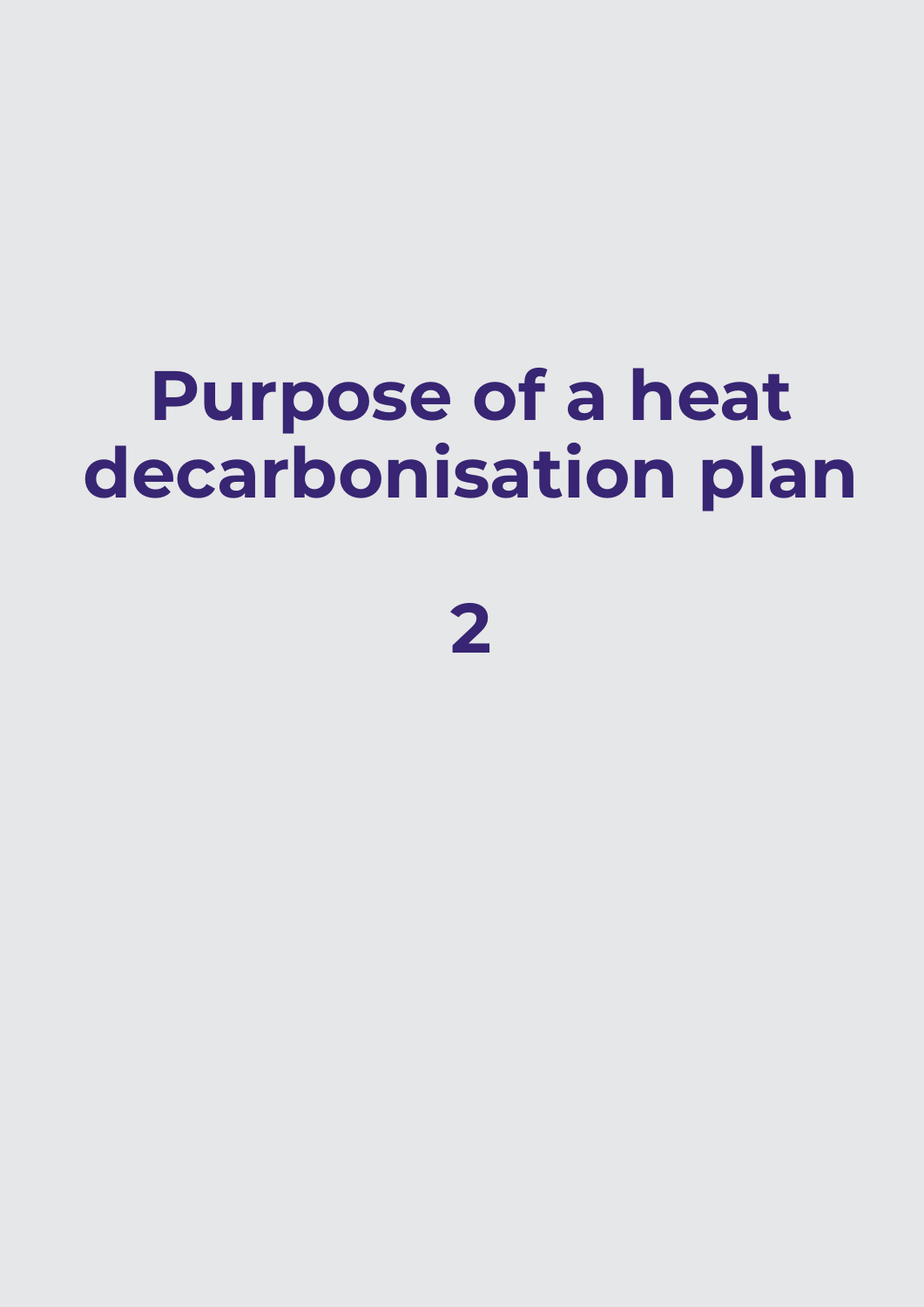#### **Purpose of a heat decarbonisation plan**

In 2019, the UK Government set out one of the world's most ambitious carbon emissions targets: to achieve net zero greenhouse gas emissions across the whole UK by 2050.

To meet our Net Zero goal, we urgently need to address the carbon emissions produced in heating our public buildings.

We use energy for heating and cooling, lighting, hot water, and other energyusing products. And while the electricity that powers our lighting and appliances is decarbonising fast, the majority of buildings still rely on burning fossil fuels for heating, hot water and catering.

There are around 30 million buildings in the UK which in total are responsible for around 30% of our national emissions. The vast majority of these emissions result from heating: 75% of buildings emissions and about 22% of all UK emissions.

The purpose of a heat decarbonisation plan is to describe how an organisation intends to reduce direct greenhouse gas emissions by replacing fossil fuel heating systems with low carbon alternatives (for example heat pumps, electric heating, or other low-carbon fuel sources) within its estate.

Heat decarbonisation plans should outline the most cost-effective pathways to decarbonising heat through integration of energy efficiency measures that reduce a site's heat demand, taking a 'whole building approach' to decarbonisation.

It is also recognised that the plans need to be approached in a way that supports the type of estate an organisation operates. Estate and property portfolios can range from one building to multiple buildings, to campus style activities, or a combination of the above.

**To meet the challenge of net zero, organisations throughout the UK need to decarbonise their buildings.**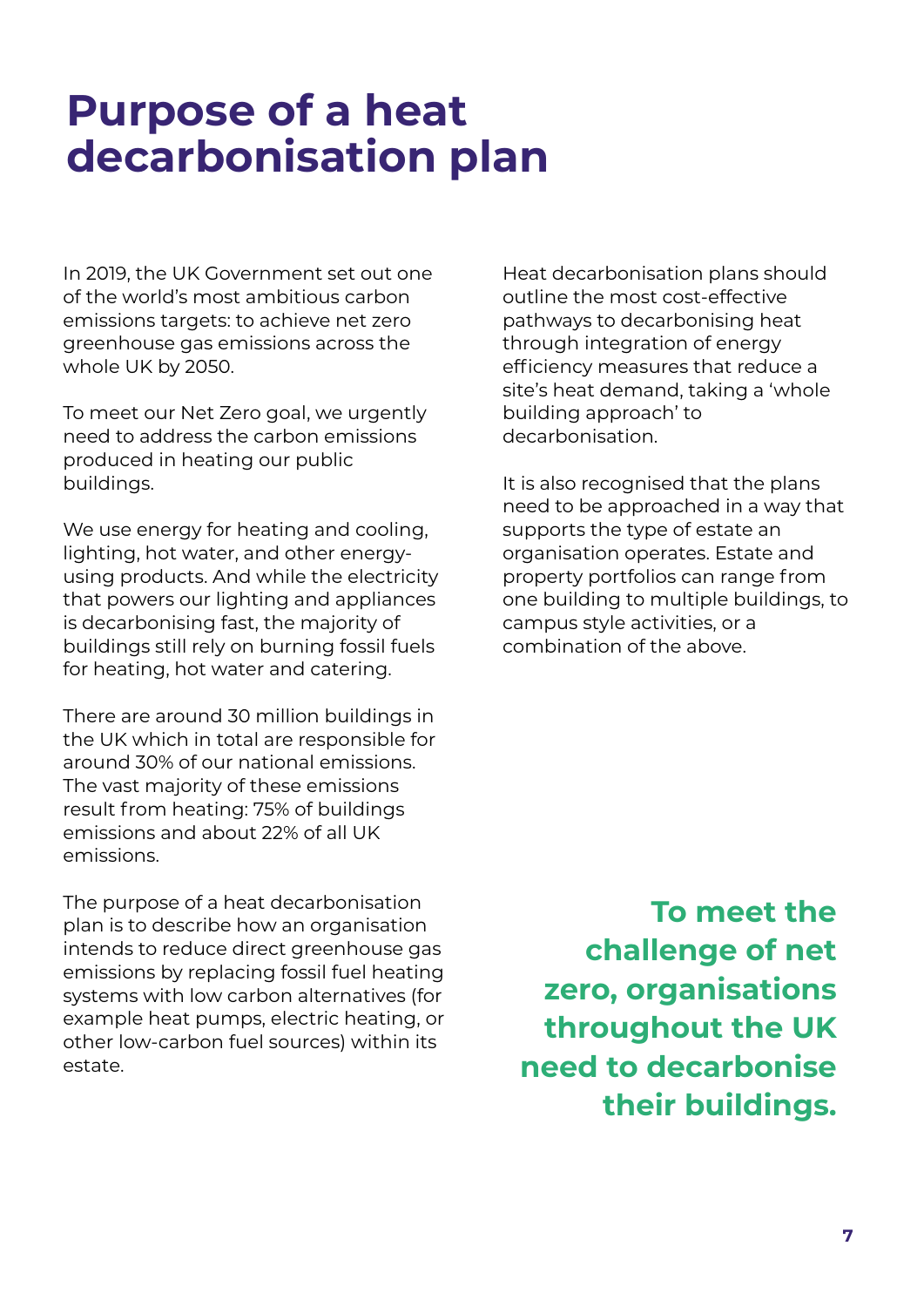An example of a heat decarbonisation project could include the replacement of gas boilers with air source (ASHP) or ground source (GSHP) heat pumps.

Heat pump technology provides heat to a building by extracting energy from outside air or the heat stored in the ground (even when the outside temperature is low) and transferring the extracted heat to internal building spaces through a specific thermodynamic process (movement of heat between different mediums) that uses electricity to operate.

Electricity from UK national grid is becoming less carbon intensive (greener) and utilising renewable energy such as wind or solar power is contributing far more to the energy produced to support these technologies, therefore enabling heat pumps to become a very low-carbon solution in providing heating and hot water to buildings.

#### Air Source Heat Pumps / Heating cycle

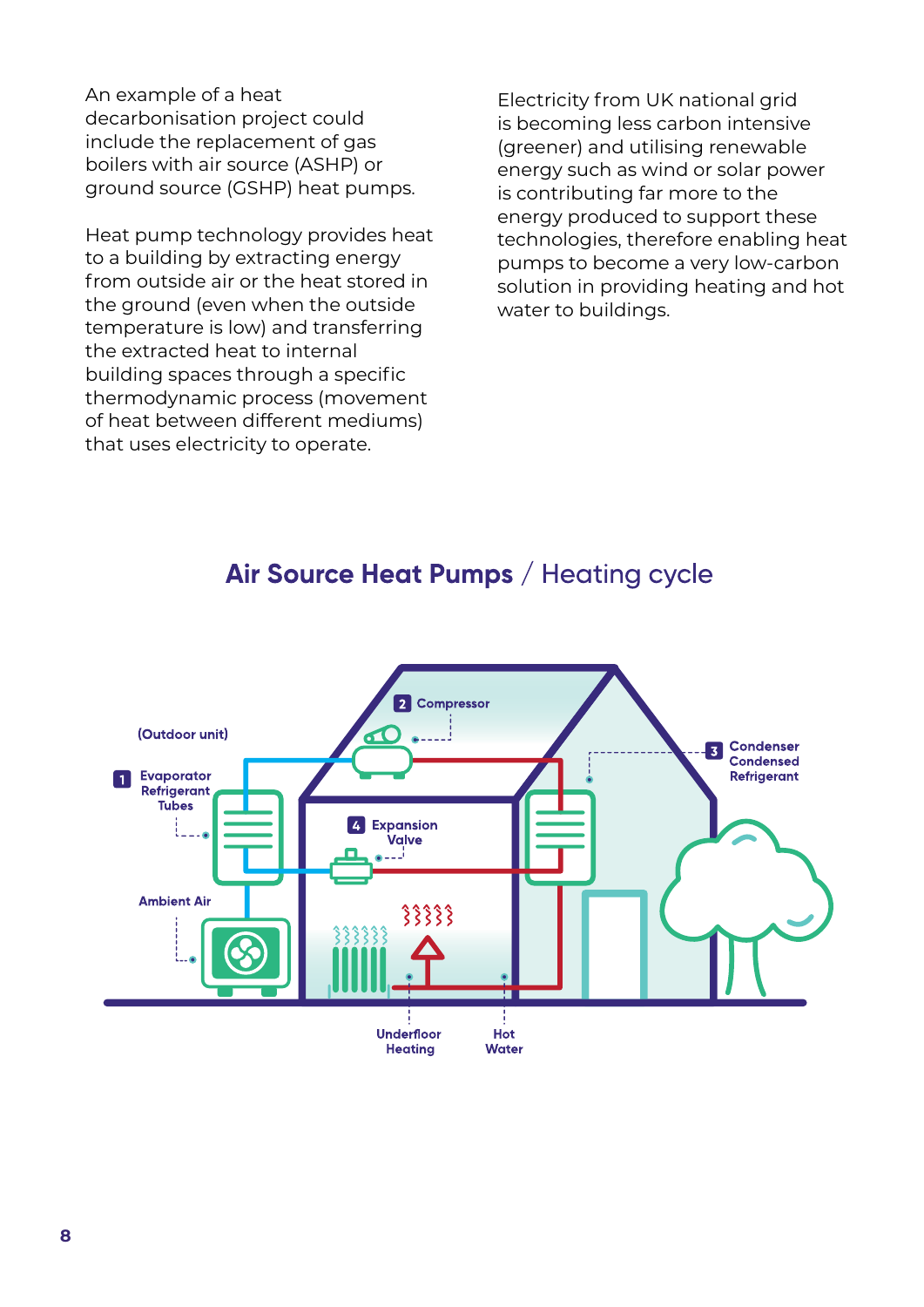With the diversity of estates in mind a heat decarbonisation plan should describe the current state of an organisation's energy use and utilisation, where the energy is derived from, and the organisation's plans for reducing and/or decarbonising its energy use.

The plan should outline what an organisation has already achieved, what it is currently doing to support and deliver decarbonisation, and what needs to be planned for the future.

It is expected that a plan will lay out the current thinking and vision of how decarbonisation will be achieved. The plan should reflect the organisation's level of knowledge, an understanding of the technical solutions that are needed to decarbonise, the associated budget costs or estimates, as well as how and when over a timeline initiatives could be delivered.

It is expected that an outline plan will provide information at a very high level, and could incorporate feasibility studies as the next step, or be more mature, with the detail covering implementation of measures as the next step.

A decarbonisation plan is a live document and should be updated regularly to reflect the current status and to track progress towards decarbonisation and/or a net zero strategy.

**We know that not all public sector organisations have an existing heat decarbonisation plan, so Salix has created this guide on heat decarbonisation plans, to enable you to get started or to engage specialists to help prepare the plan.**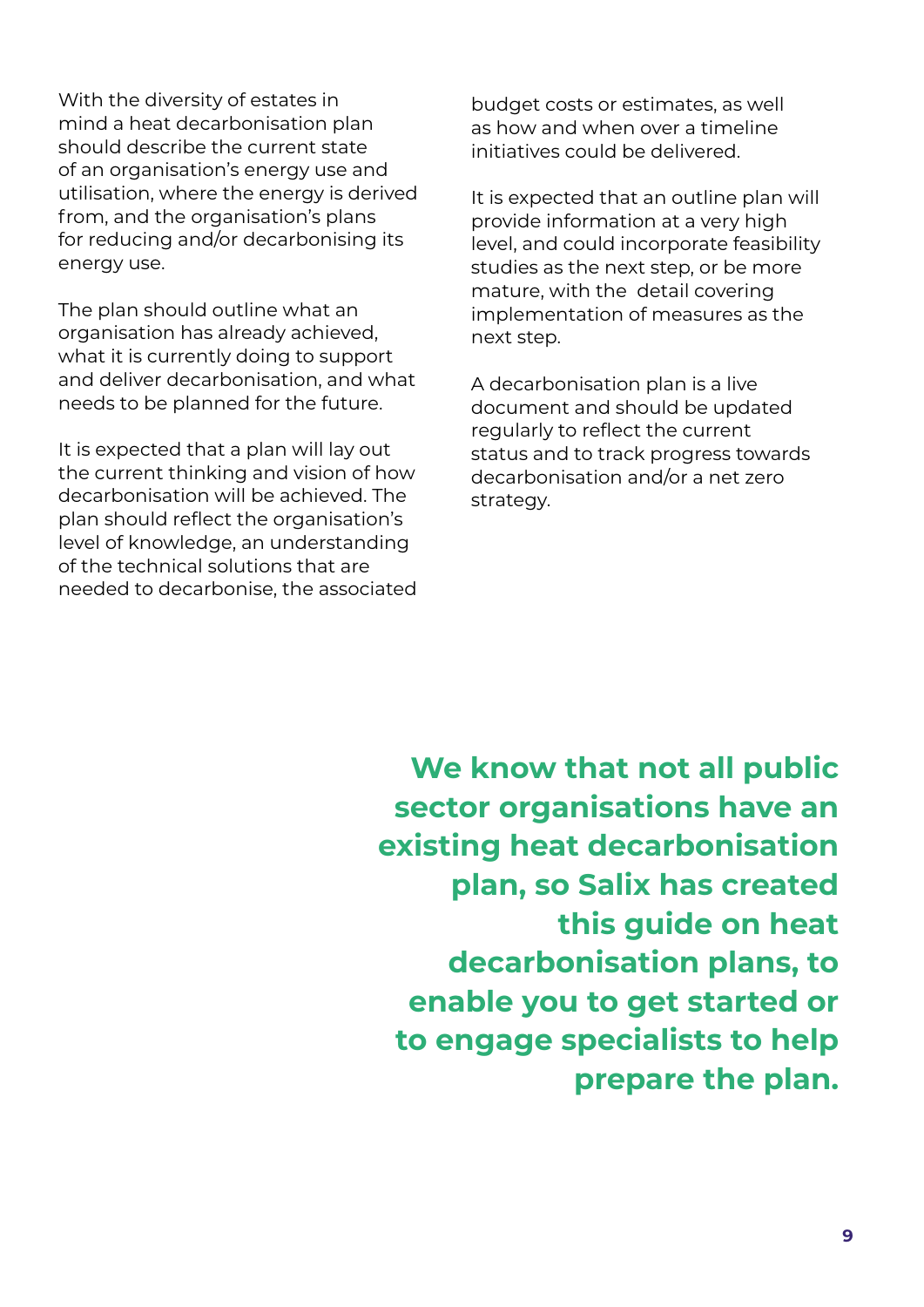# **Purpose of the Phase 3 Public Sector Low Carbon Skills Fund**

**3**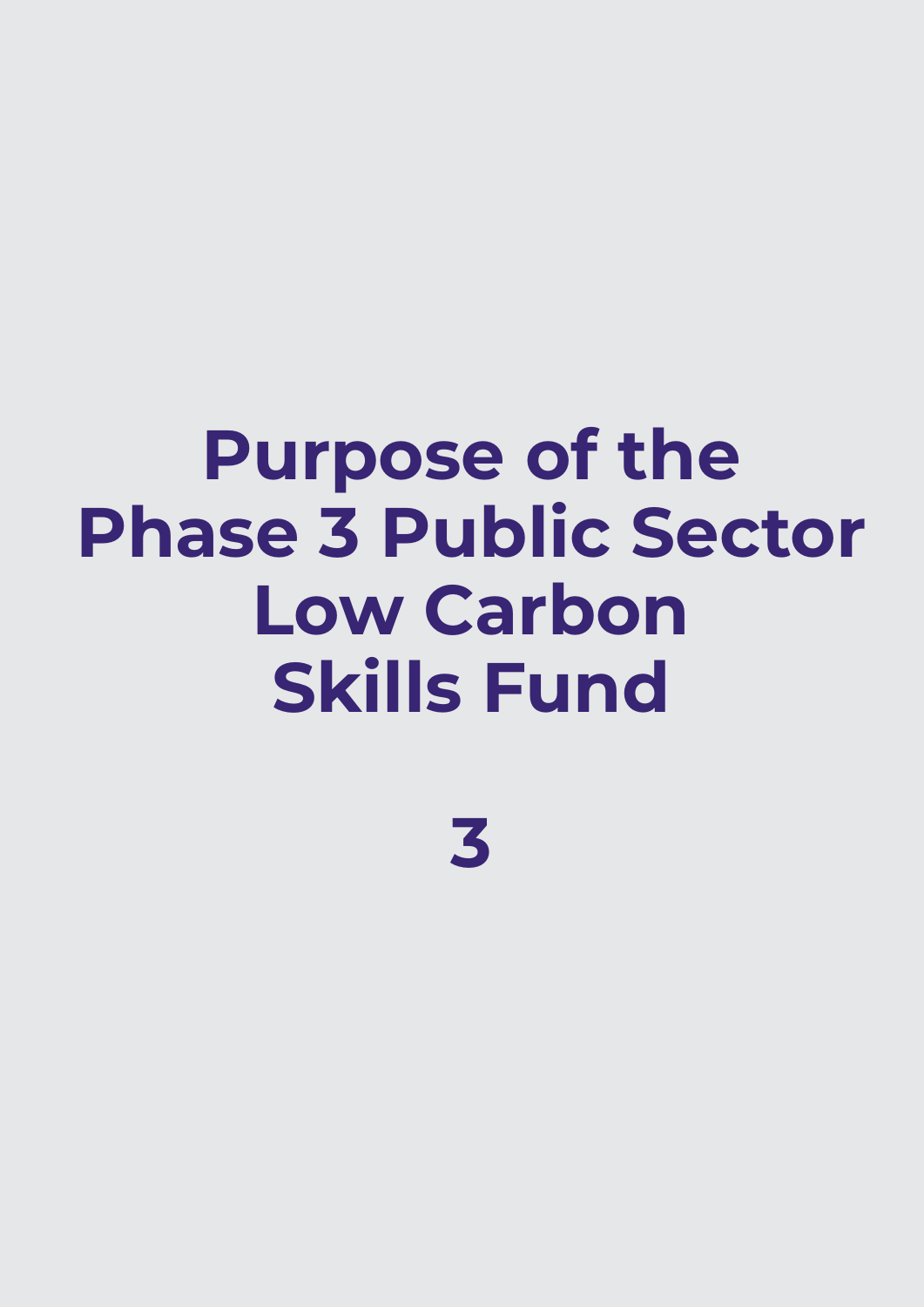#### **Purpose of the Phase 3 Public Sector Low Carbon Skills Fund**

Phase 3 LCSF enables public sector organisations to access grant funding to help them produce a heat decarbonisation plan.

If you do not have either the resources or the skilled personnel needed to complete a heat decarbonisation plan, you can apply for funding to either produce an entire plan or expand an existing plan.

For a list of the organisations eligible to apply, please visit '[who can apply](https://www.salixfinance.co.uk/P3LCSF_Eligibility )?' section on the [Salix Finance website](https://www.salixfinance.co.uk/).

Public sector organisations can use this funding to produce a heat decarbonisation plan, which may include the following outputs:

- Heat decarbonisation strategy
- Feasibility studies
- Investment Grade Proposals (IGP)
- Desktop analysis
- Building audit or site surveys
- Specialist technical site surveys
- Detailed design of heat decarbonisation measures.

The information collected to produce the heat decarbonisation plan and other outputs listed above will support your organisation to move towards the next step and apply for a capital project utilising Phase 3 Public Sector Decarbonisation Scheme (Phase 3 PSDS), or other available capital funding, should you desire to do so.

The Public Sector Decarbonisation Scheme supports the aim of reducing emissions from public sector buildings by 75%, compared to 2017 levels, by 2037. Phase 3 PSDS provides £1.425 billion over the financial years 2022/23 to 2024/25, with £475 million to be spent each financial year on heat decarbonisation and energy efficiency measures.

Multiple application windows may be made available during this period, in which public sector organisations are able to apply for Phase 3 PSDS funding. Scheme guidance and application criteria is subject to change throughout Phase 3 PSDS and funding will only be available for measures that meet the application criteria, relevant to the application window to which they are applying.

For more information about [Phase 3](https://www.salixfinance.co.uk/P3_PSDS)  [of the Public Sector Decarbonisation](https://www.salixfinance.co.uk/P3_PSDS)  [Scheme,](https://www.salixfinance.co.uk/P3_PSDS) please see the Salix Finance website.

**Phase 3 LCSF enables public sector organisations to access grant funding to help them produce a heat decarbonisation plan.**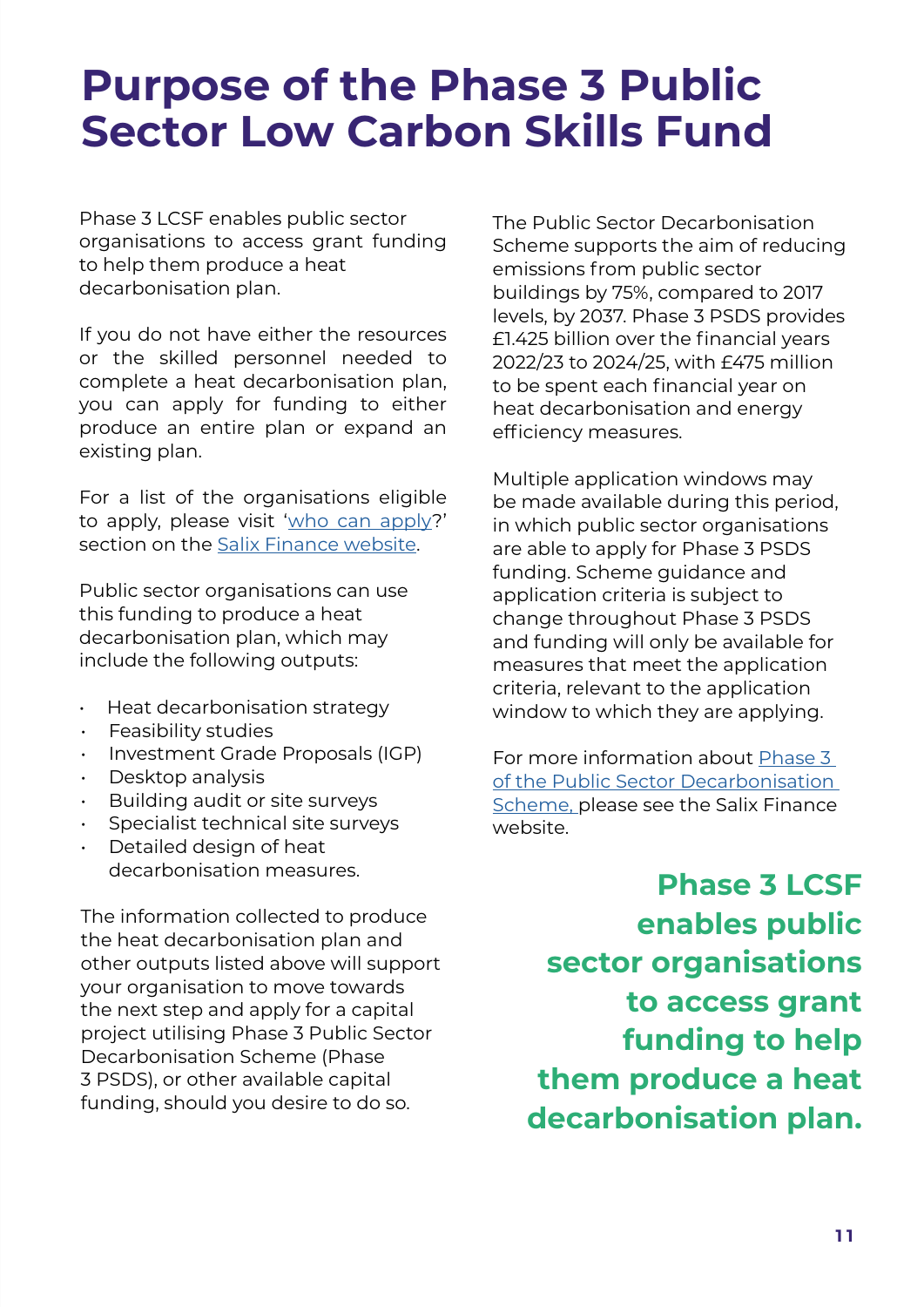# **Guidance on writing a heat decarbonisation plan**

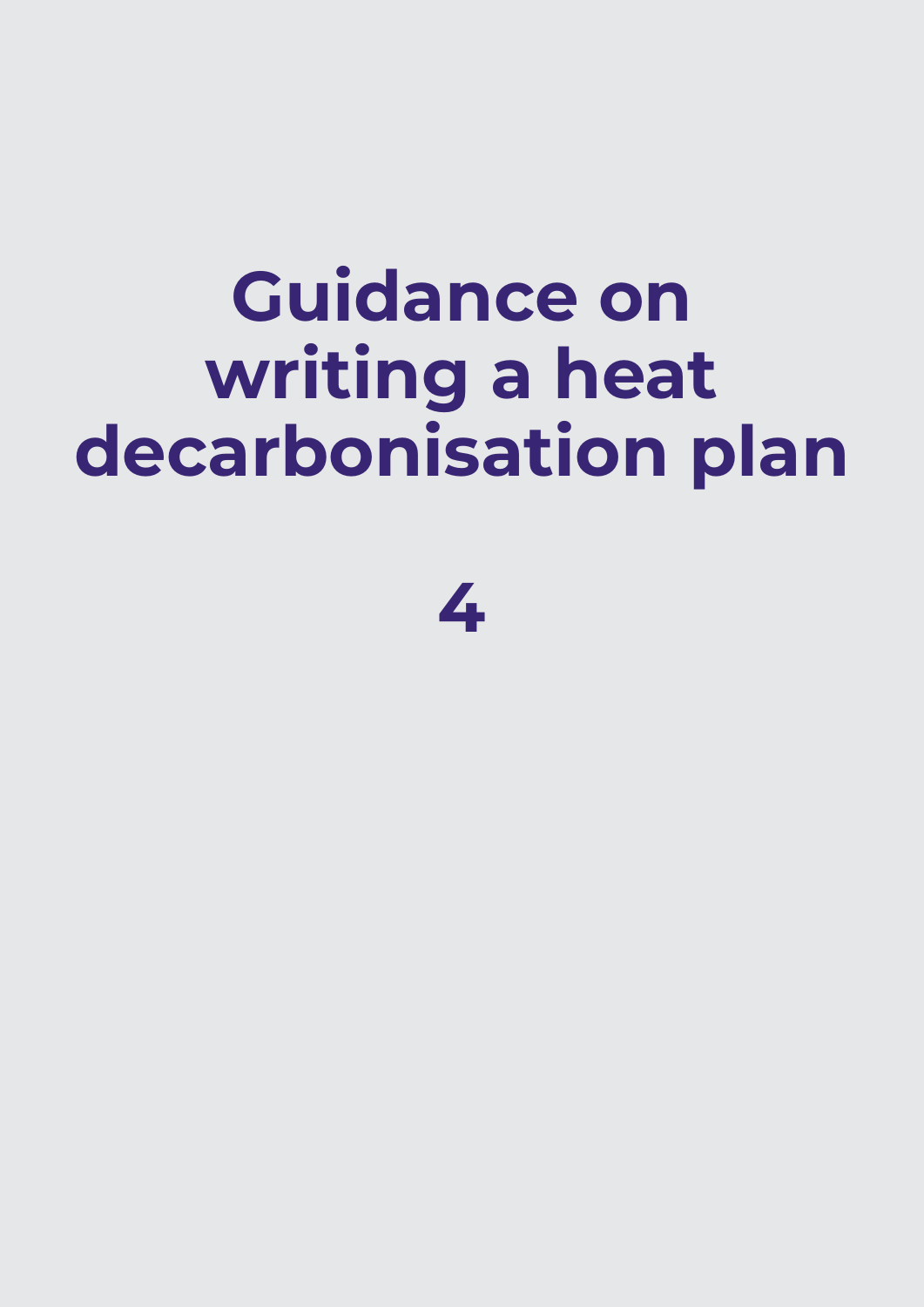### **Guidance on writing a heat decarbonisation plan**

It is useful to set out the purpose of your heat decarbonisation plan, and why are you proposing it. How is this plan going to contribute to the goals of your organisation and the UK?

Why is it important for your organisation and how has this plan been agreed upon through your governance procedures?

The purpose can outline the ambitions of the organisation and what would need to be completed to achieve net zero.

It would therefore be reasonable to think that this plan will be endorsed and signed off by an accountable officer (e.g., the authorising official for the grant) in the organisation.

It is also useful to set out your overall vision of how net zero is going to be achieved. This should be described in a whole system context (whole building approach), taking into account the interactions between the different elements of a building.



#### **Ground Source Heat Pump / Process**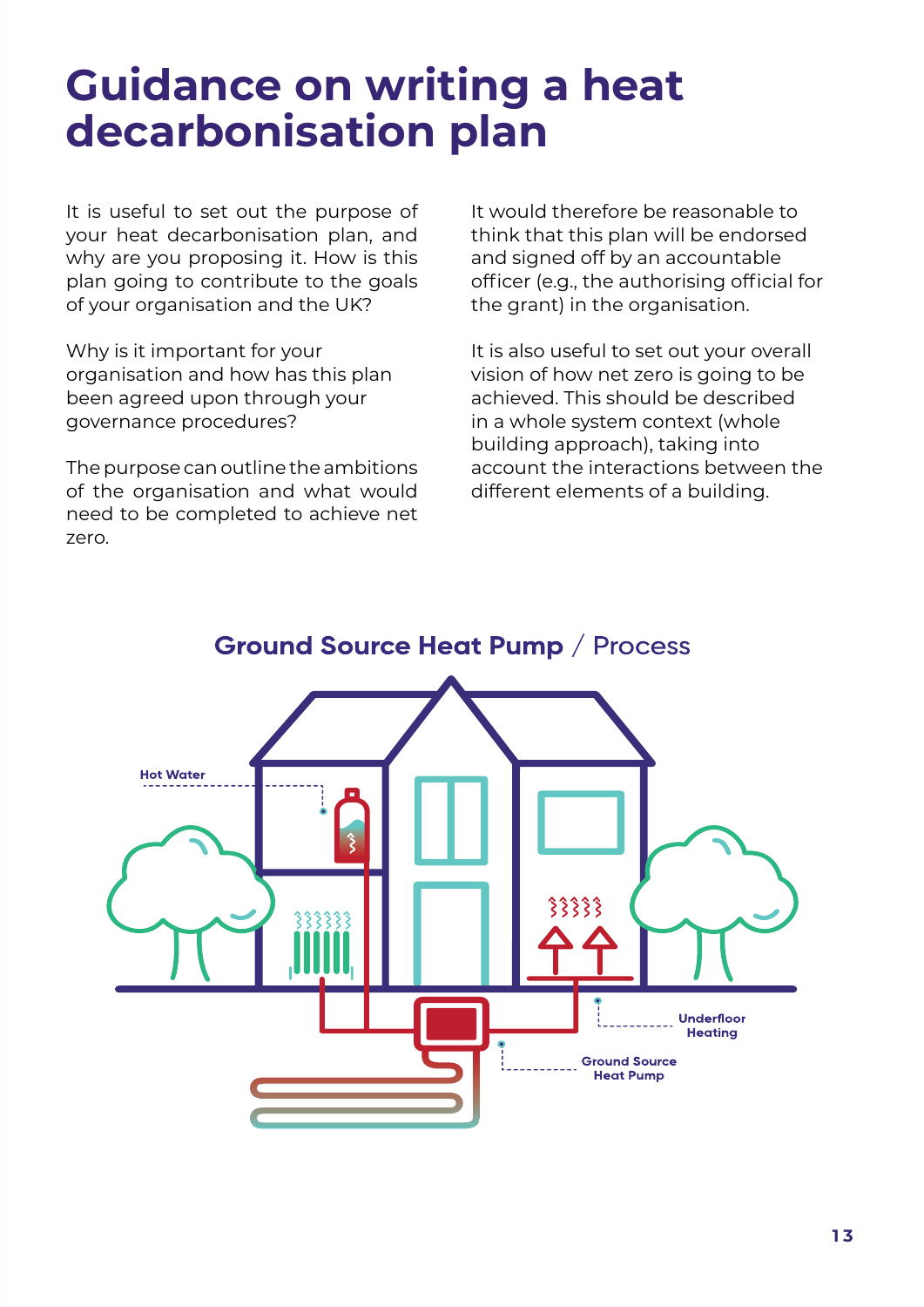It should reflect on the benefit of improving building fabric, requiring a lower cost heat solution, and enabling a low-carbon heating system to be installed that is sized for a reduced heat demand.

It needs to recognise that changing your heat load to an electric source will increase the local network demands, and that there could be some local constraints that could be managed by the implementation of other measures.

It should recognise where you are on the journey – just beginning or getting ready for delivery and think

about what the next steps are, and how you are going to achieve them with budget costs.

It may well be that you don't intend to complete all the elements through one project or with one contractor, so should also provide an explanation of how it is going to be delivered, so that the delivery of, individual projects as well as the whole programme can be understood.

**These plans will support your organisation to access future funding pots for decarbonisations and benefit from a range of heat decarbonisation and energy efficiency measures**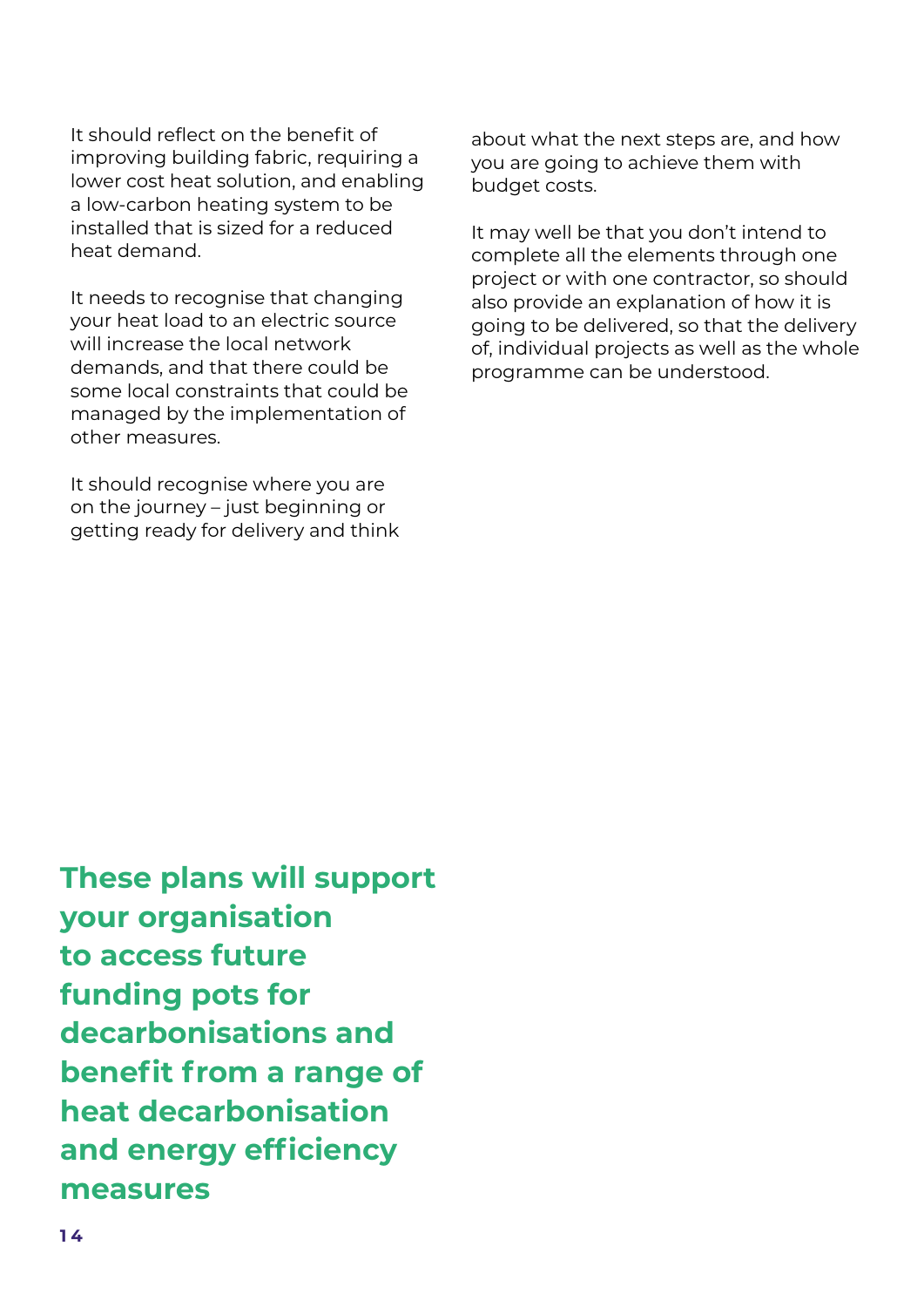### **a. Executive Summary**

The Executive Summary should summarise the report and provide you with a clear understanding about the current energy usage and carbon emissions as well as the steps needed to decarbonise buildings.

The following checklist provides as outline of what should be included as a minimum in the Executive Summary.

| <b>Summary description of heat decarbonisation measures</b><br>undertaken                      |  |
|------------------------------------------------------------------------------------------------|--|
| Number of buildings involved in surveys and plan                                               |  |
| Issues within buildings: listed or heritage, in conservation area                              |  |
| Average age of buildings in years                                                              |  |
| Existing technologies and summary of condition, heat / light systems<br>and insulation on site |  |
| Current energy usage and total base line carbon emissions from<br>buildings                    |  |

| Proposed technologies / systems to be implemented                                                         |  |
|-----------------------------------------------------------------------------------------------------------|--|
| Ideal technologies and measures to be implemented at site to<br>decarbonise the building                  |  |
| Carbon savings achieved                                                                                   |  |
| Indicative cost of equipment / materials to be potentially installed at the<br>building at today's prices |  |
| Time-scales to implement plan                                                                             |  |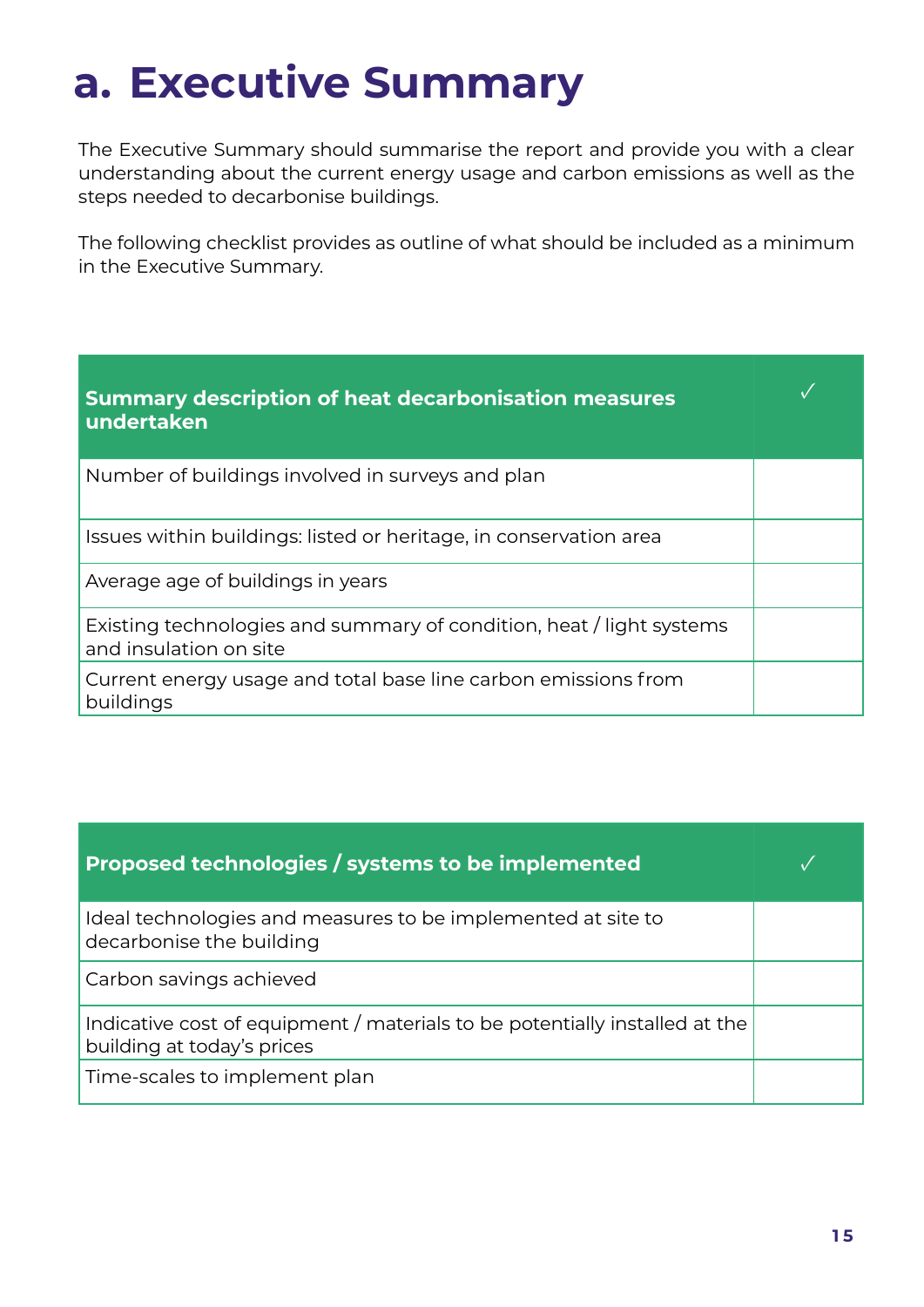## **b. Introduction**

Use the introduction section to provide a summary of your organisation's current situation and set your plan in context.

This includes what the organisation's estate looks like and setting out a summary of what is included within the scope of this heat decarbonisation plan (you may wish to link it to other documents/strategies, roadmaps or plans you have).

You should describe the estate, its use, age, location, characteristics, if it is close to other public sector buildings, and also existing systems, with their age and performance.

You should include your energy consumption and costs, your emissions, what you have already done, its impact and where you currently are in the decarbonisation journey. This will enable you to set a baseline to measure future interventions against.

You should also look at what that will look like in the future, what with any other plans (e.g., new buildings/disposals) will your energy consumption, emissions and energy costs look like? That way you will be able to track how you are doing against it.

**Use your introduction section to provide a summary of your current situation and set your plan in context.**

Are you just starting or has your organisation already undertaken a lot of work to decarbonise its buildings?

A local authority will have schools in its area, do these schools or other individual organisations have heat decarbonisation plans?

A local authority will have many nondomestic properties that would benefit from having a heat decarbonisation plan of their own. It is worth considering that the decarbonisation of heat is one of the later steps in the journey and any plan must include reducing demand to a minimum first (fabric first approach) as well as any enabling works (for example changes to the existing heating system to support lower operating temperatures).

The introduction will describe what the priority areas are and what monitoring needs to be in place to help identify necessary works.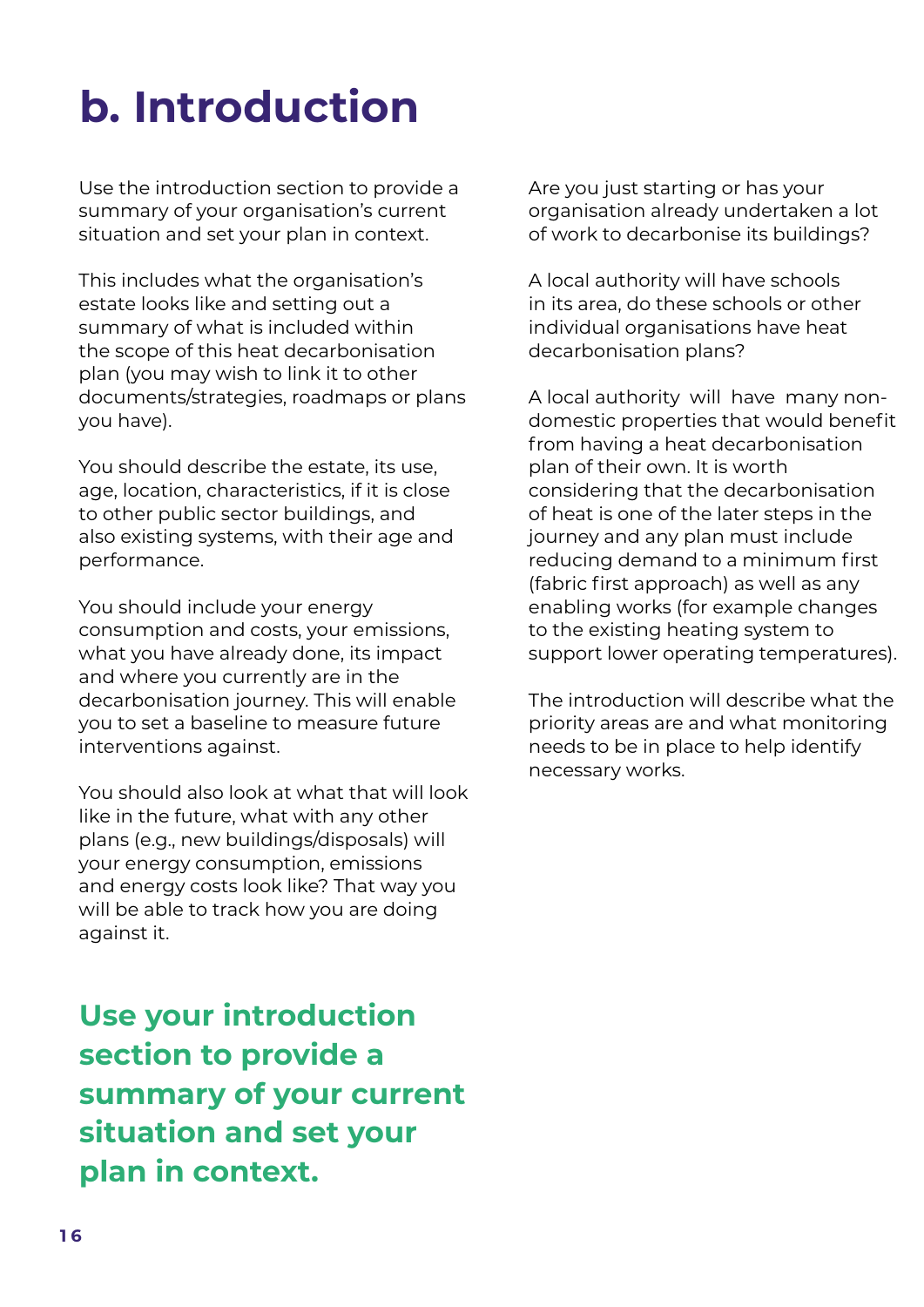## **c. Buildings**

A section in your heat decarbonisation plan needs to be about your buildings. This section aims to provide background information on your organisation's existing non-domestic buildings and to provide background on the condition and energy consumption of these buildings:

| <b>Portfolio</b>                                                                                                                                    |  |
|-----------------------------------------------------------------------------------------------------------------------------------------------------|--|
| How many buildings are included as part of this plan?                                                                                               |  |
| Do you hold a building inventory? This can be just for buildings that<br>are owned or occupied under long term leases by the Public Sector<br>Body. |  |

| <b>Building characteristics</b>                                                                       |  |
|-------------------------------------------------------------------------------------------------------|--|
| What age are the buildings?                                                                           |  |
| Where are they located (urban, rural) in groups/clusters or close to<br>each other?                   |  |
| What is located in the surrounding area?                                                              |  |
| What is the buildings Gross Internal Areas (GIA) in metres squared<br>$(m2)$ ?                        |  |
| What is their use in terms of activity and occupants and hours of use?                                |  |
| What is the condition of the building fabric such as roofs, windows<br>and walls?                     |  |
| What is the estimated heat loss of the building and could this be a<br>barrier to low carbon heating? |  |
| Are there any proposed disposals, changes in use, major<br>refurbishments or new builds planned?      |  |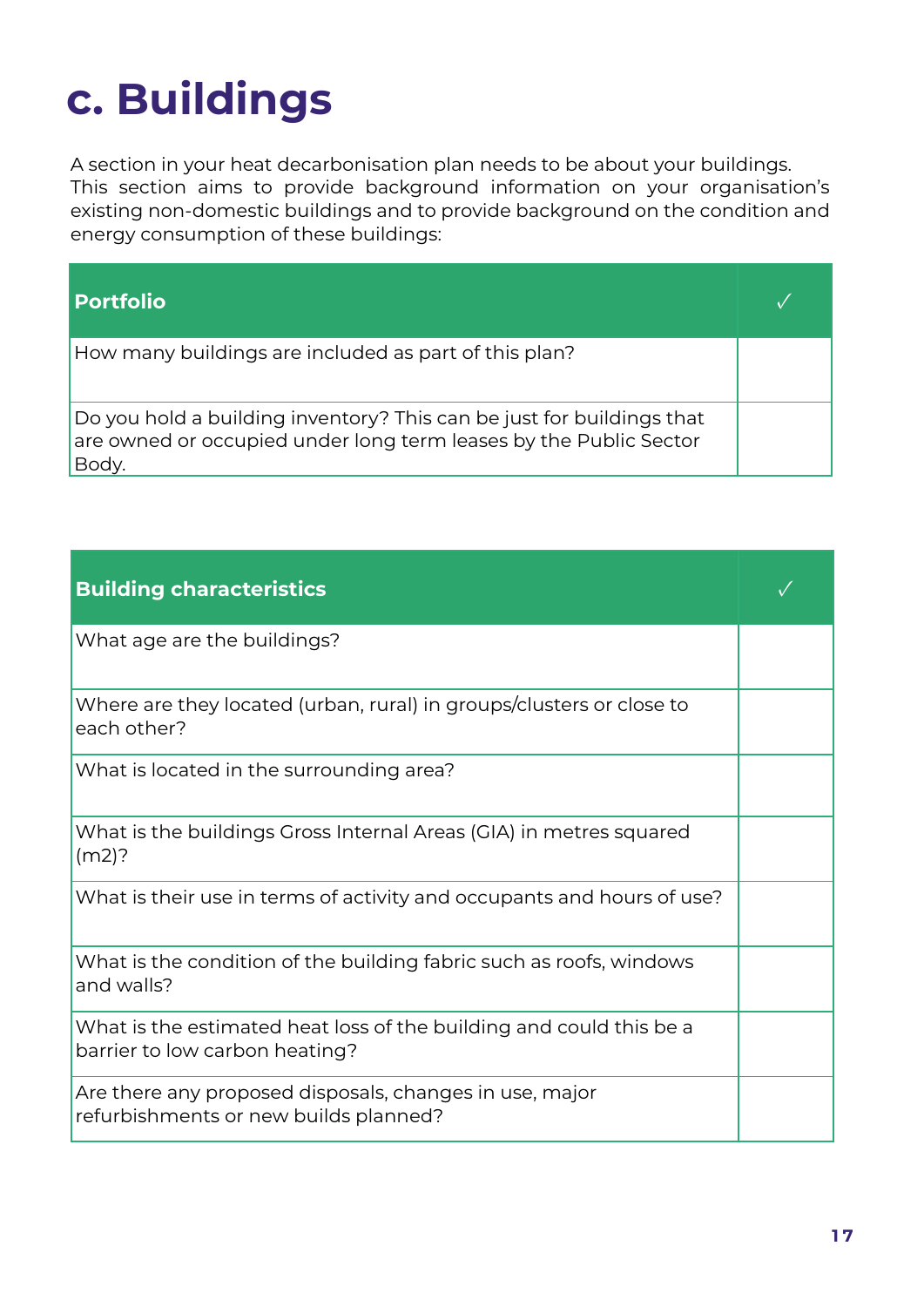#### **d. Energy consumption and carbon emissions**

You should provide a section on your current energy consumption which allows you to reflect on what your current energy consumption is, the level of the quality of the data, how you collect it and could do so in the future to track change.

You should also think about what that looks like in terms of carbon emissions and do a forward forecast with future emissions factors to enable you to understand your business-as-usual trajectory.

| <b>Energy consumption</b>                                                                                                               |  |
|-----------------------------------------------------------------------------------------------------------------------------------------|--|
| Do you know what types of energy sources are used in your<br>buildings?                                                                 |  |
| Do you have energy billing information?                                                                                                 |  |
| Is existing metering/submetering installed in the buildings and are<br>they monitored? What are MPRN and MPAN numbers of the<br>meters? |  |
| Who pays the energy bills for these buildings?                                                                                          |  |
| Do you have a breakdown of the current heat demand performance<br>of these buildings (kWh/m2), including floor area of the buildings?   |  |
| Are there plans to implement additional meters?                                                                                         |  |
| Do you have historical energy consumption which will provide you<br>with a baseline?                                                    |  |
| Do you have a monitoring and verification plan in place for any<br>proposed measures?                                                   |  |

| <b>Carbon emissions</b>                                                                                                                                 |  |
|---------------------------------------------------------------------------------------------------------------------------------------------------------|--|
| Do you know what your carbon emissions are against energy<br>sources?                                                                                   |  |
| Have you calculated them in the past so you can start to see a<br>pattern?                                                                              |  |
| Do you know what the future emissions for the site will look like to<br>2050 (for example, using the Green Book to model emissions into the<br>future)? |  |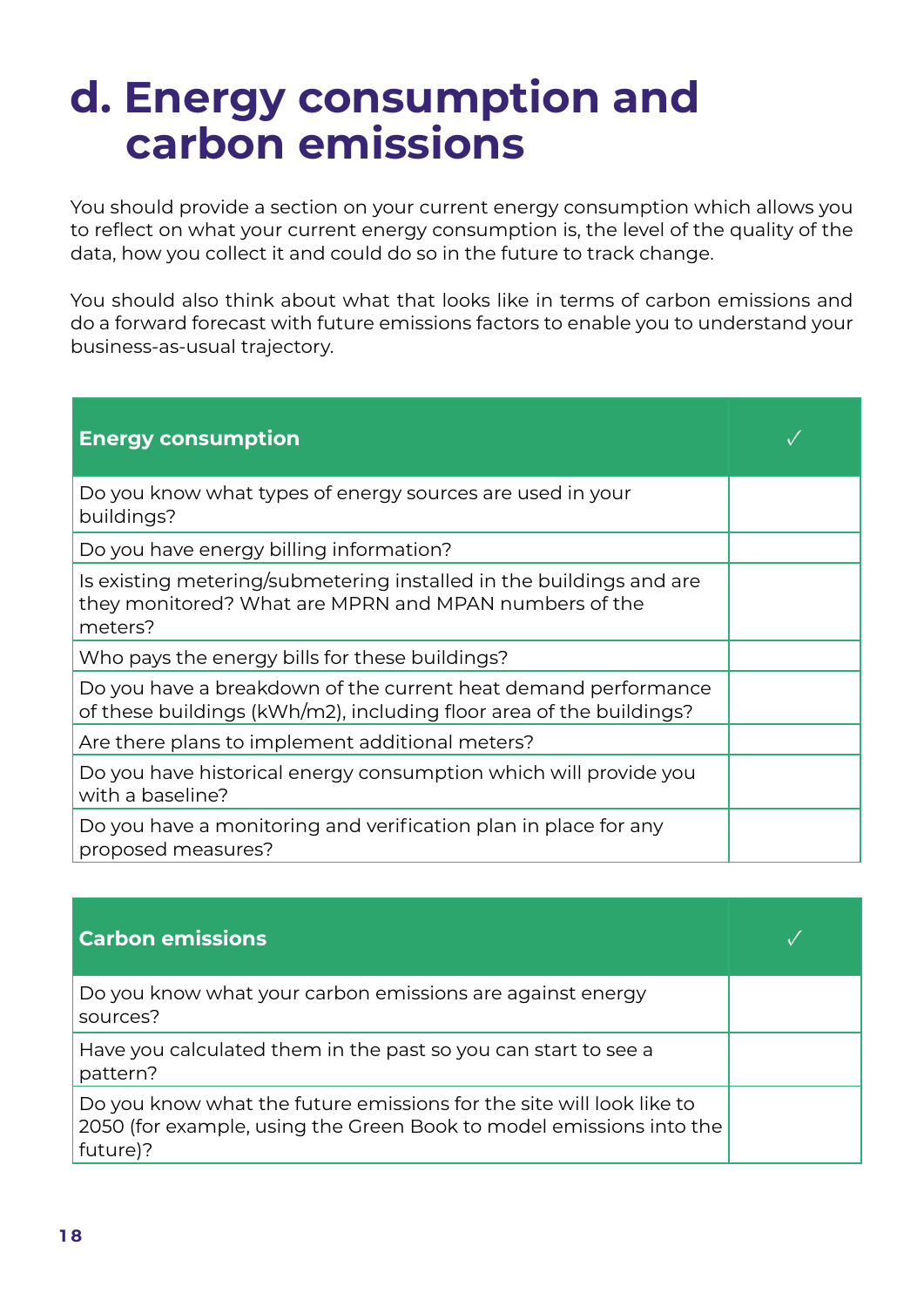### **e. Heating and hot water systems**

A section in your heat decarbonisation plan needs to be about the current state of your building's heating and hot water systems. This section aims to provide background on the condition and energy consumption of the heating systems.

What is the age and condition of the heating systems? How are they controlled and how should they be controlled?

| <b>Current state of your building's heating and hot water</b><br>systems                                                            |  |
|-------------------------------------------------------------------------------------------------------------------------------------|--|
| What are the current heating technologies for the buildings?<br>Or is it connected to a heat network?                               |  |
| What fuel is being used by the heating system?                                                                                      |  |
| Is it a wet system? If so:                                                                                                          |  |
| What heat emitters are used in the building(s)? (e.g., radiators/under<br>floor heating)                                            |  |
| How is heat transferred throughout the building? (e.g., Low, Medium,<br>High Temperature Hot Water/Steam)                           |  |
| What is the total output load of your heating system?                                                                               |  |
| What is the condition of the heating system?                                                                                        |  |
| What is the condition of the primary heat source of the system (such<br>as the boiler?) How close is to the end of its useful life? |  |
| What is the condition of the distribution system (pipework)?                                                                        |  |
| What is the condition of the heat emitters? Are they suitable for a new<br>low carbon heating measure such as heat pump?            |  |
| If it is a heat network what is the source of the heat?                                                                             |  |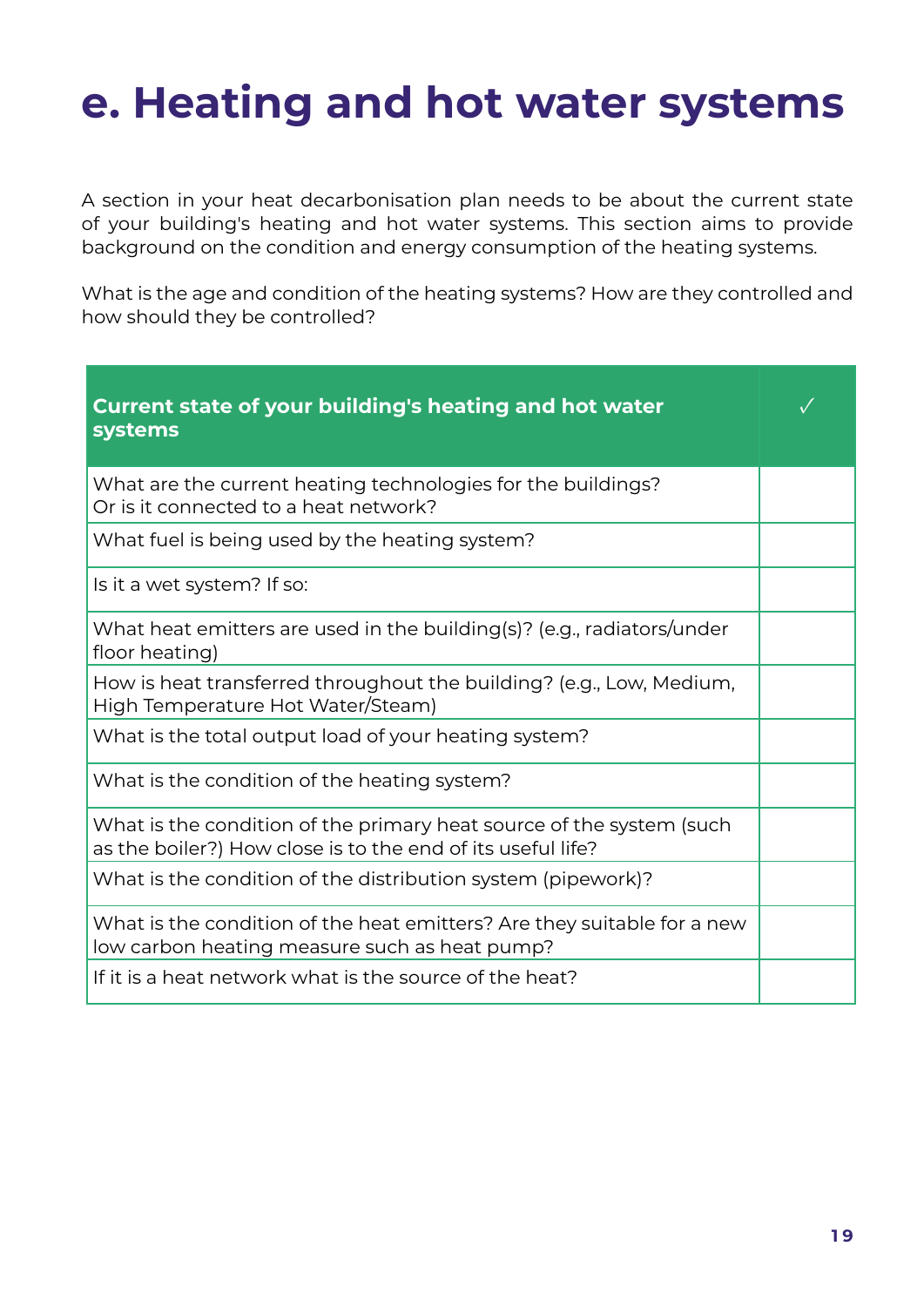| <b>Current state of your building's heating and hot water</b><br>systems                                                                                                      |  |
|-------------------------------------------------------------------------------------------------------------------------------------------------------------------------------|--|
| What is the current seasonal efficiency of your system?                                                                                                                       |  |
| If heat is provided through or combined with an air conditioning system:                                                                                                      |  |
| What is the heat distribution to the air conditioning?                                                                                                                        |  |
| What type of air conditioning is it?                                                                                                                                          |  |
| What is the cooling system? How is that fuelled?                                                                                                                              |  |
| How is hot water provided e.g., heating system, separate gas fired wa-<br>ter heaters, use electric heaters? What is it used for e.g., showers, wash-<br>ing hands, catering? |  |
| What does the ongoing maintenance programme look like?                                                                                                                        |  |
| Are there sites where heating equipment is at the end of its life and<br>due for replacement?                                                                                 |  |

**A section in your heat decarbonisation plan needs to be about the current state of your buildings heating and hot water systems.**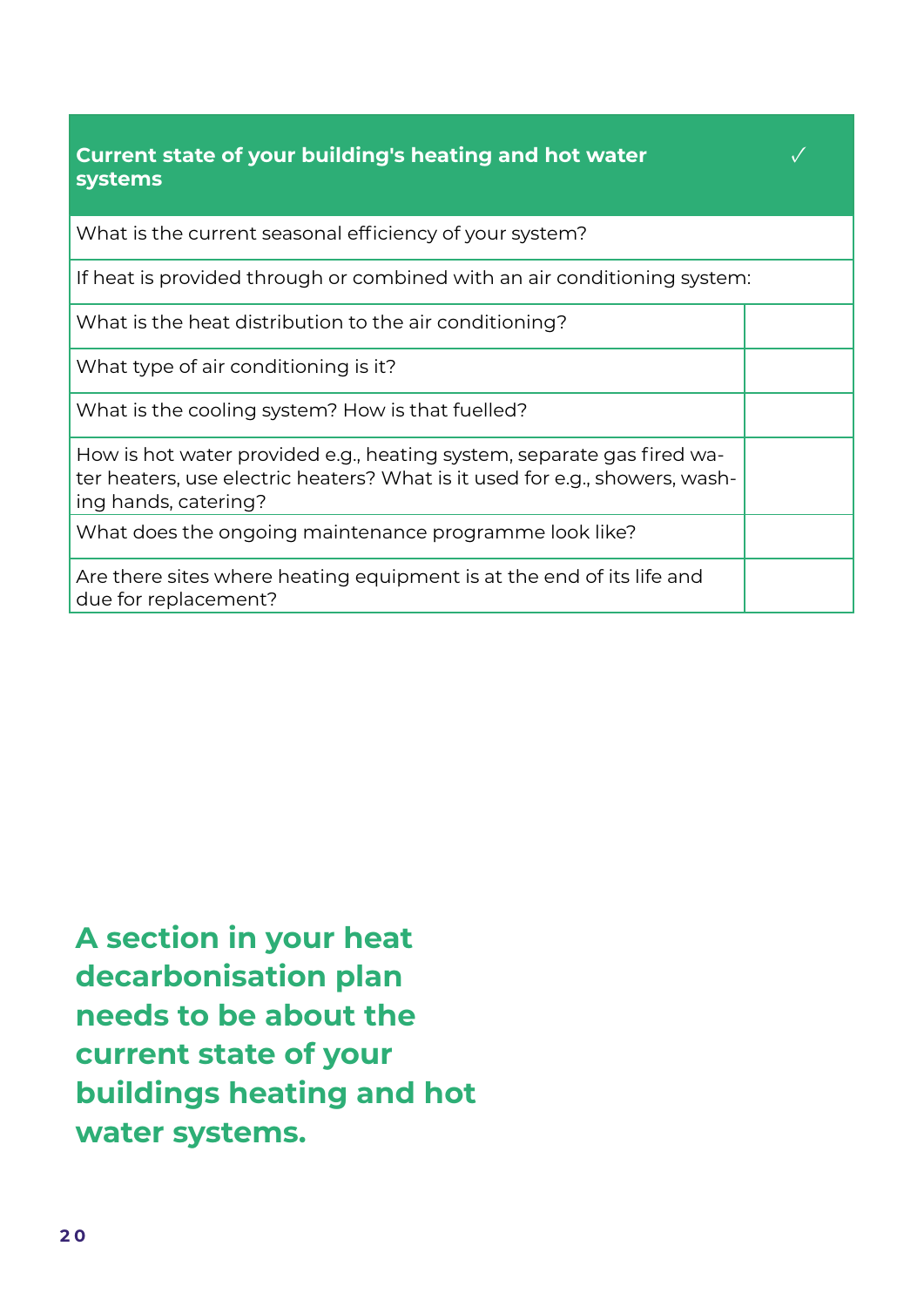## **f. Determining the whole solution**

With the knowledge of the site and existing conditions (as well as understanding your heating systems) and the knowledge gained from exploring the following you should be in a position to explain in your plan what your solution will be:

| Explain in your plan what your solution will be:                                  |  |
|-----------------------------------------------------------------------------------|--|
| Previous energy efficiency projects and existing low carbon heating<br>technology |  |
| Heating networks and opportunities on site                                        |  |
| Electricity loading capacity to support a switch to electric heating<br>solutions |  |
| Plans for the sites                                                               |  |

Dependent upon the stage you are at, your plan may be more or less mature. If you are at an initial stage, you should record your conceptual ideas. You may have more than one and should capture them all, but with them note how easy and effective they may be to implement, and if they will achieve your goals. This will help to evaluate a shorter list of possible solutions.

| <b>Questions to consider are:</b>                                                                                                                                                                                        |  |
|--------------------------------------------------------------------------------------------------------------------------------------------------------------------------------------------------------------------------|--|
| Is the solution going to work for this site?                                                                                                                                                                             |  |
| Will it be easy to install?                                                                                                                                                                                              |  |
| How will it fit with other technologies on the site (will it complement<br>them or overlap or be difficult to work together)?                                                                                            |  |
| Are there other elements of a system that ought to be installed in<br>advance or in parallel to get it to work better (i.e., building fabric<br>improvements (fabric first approach), controls upgrades, or ventilation) |  |
| What energy reduction will it offer? Will it move away from fossil fuels<br>in part or fully? What will the replacement fuel supply be? Is that<br>readily available (i.e. biomass or electricity?)                      |  |
| Are there permissions and other agreements one would need to seek<br>before being able to go ahead (planning permission, access to land<br>etc.,                                                                         |  |
| Who will install the technology?                                                                                                                                                                                         |  |
| How easy will it be to operate? Who will operate it?                                                                                                                                                                     |  |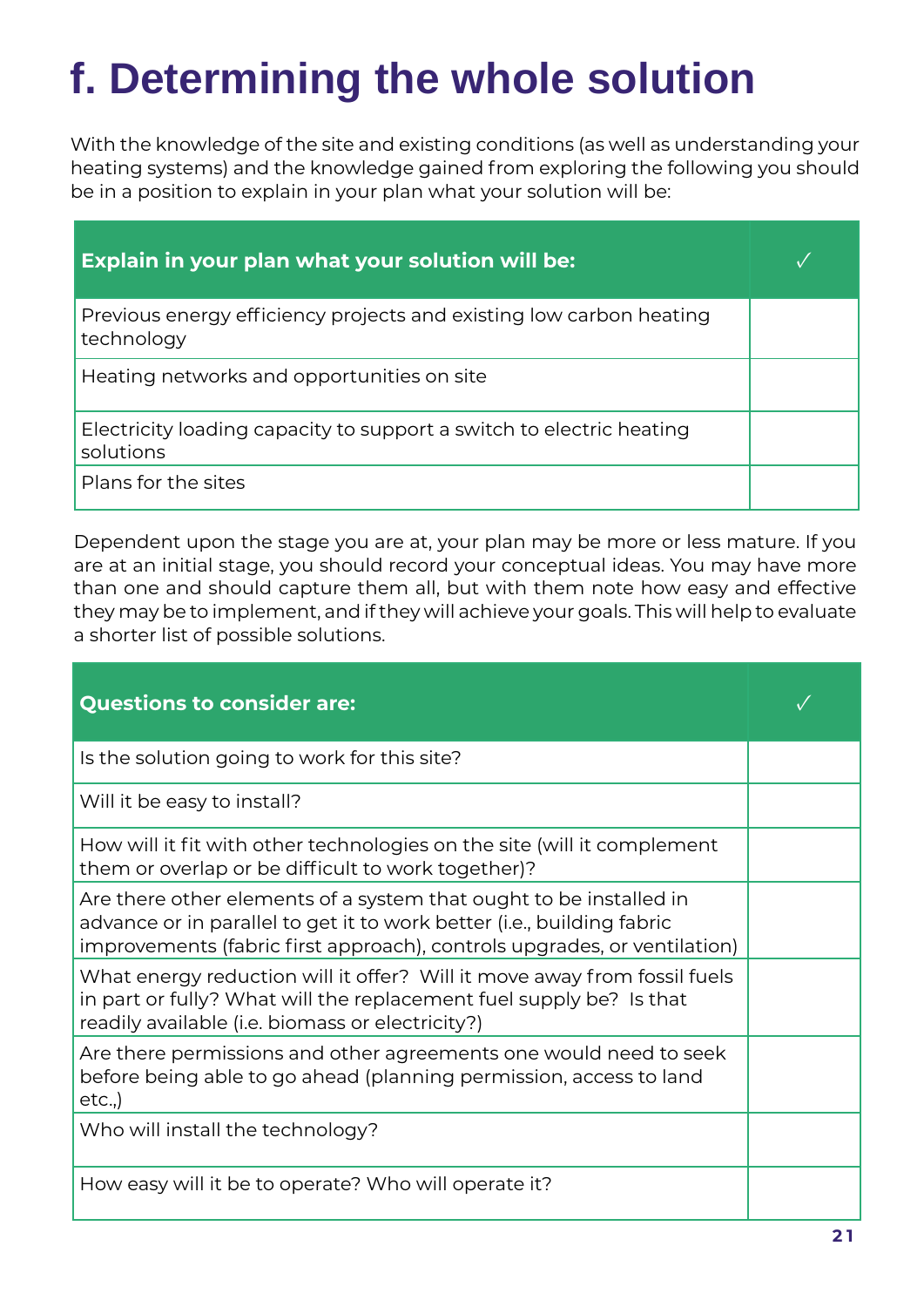#### **g. Previous energy efficiency projects and existing low carbon heating technology**

This section of the heat decarbonisation plan aims to outline all previously implemented energy efficiency works that have taken place and if any further energy efficiency works are planned and how these have been factored into the transition to low carbon heat.

Have any energy efficiency works been completed in the buildings previously? If so what and did they deliver?

Are there more projects that are planned?

Within the pipeline are there plans to improve the thermal efficiency and airtightness of the buildings? (Note that these might come from routine end of life replacement of windows, doors, roofing materials etc.).

This stresses the importance of making the link between estate management and energy management in ensuring these aspects are captured.

If applicable, has the proposed reduction in energy demand resulting from these energy efficiency measures been incorporated into the sizing of the low carbon heating system?

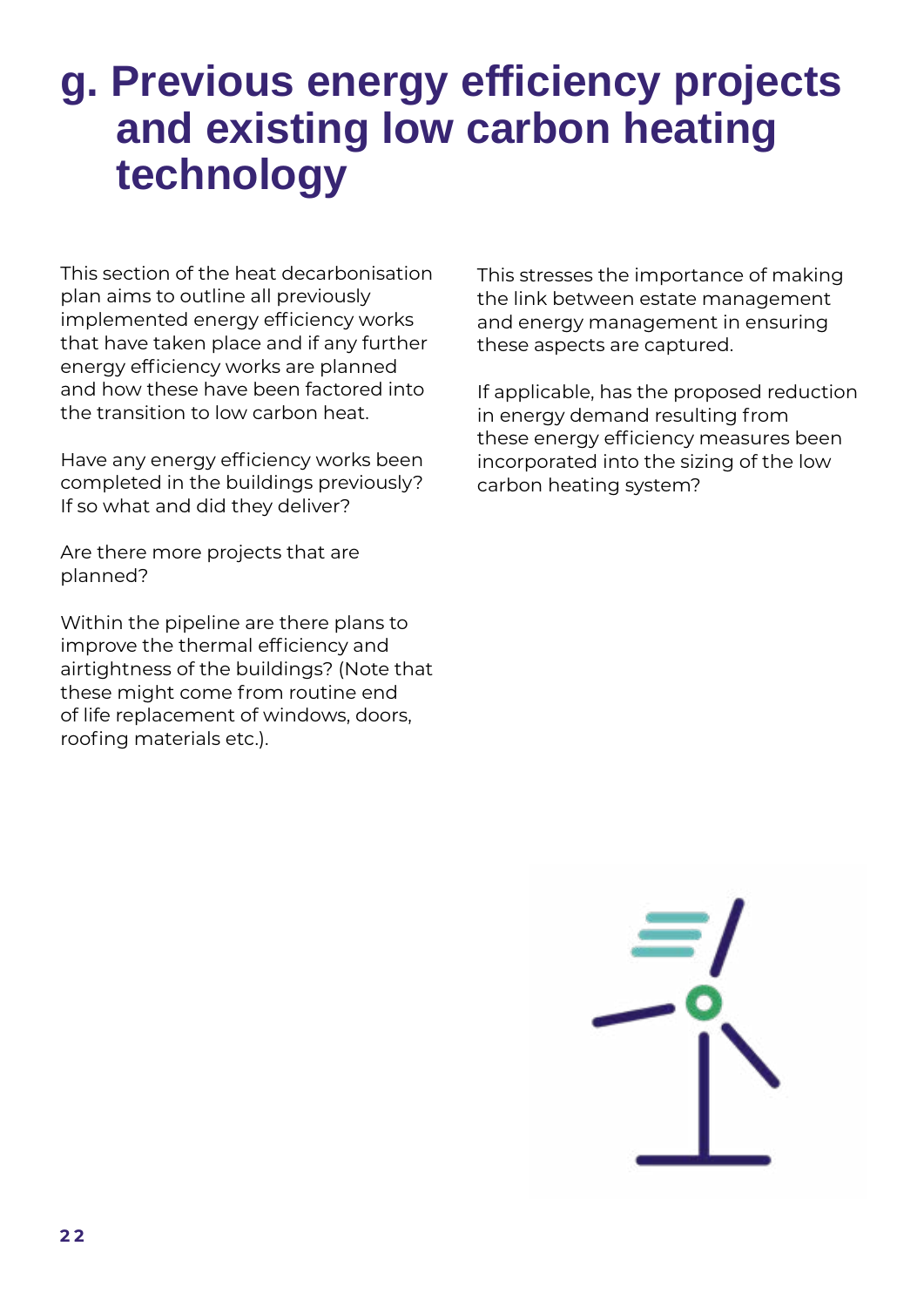#### **h. Heating networks and opportunities on site**

This section aims to understand whether you have any local heat resources available that could facilitate the transition to low carbon heat. It is important to understand what the heat source is, to establish if it is low carbon.

If this is the case, a short-term delay in order to wait for a heat network to be available to the organisation is an important consideration. Large public sector buildings or campuses with a high heat demand can provide a baseload for a district heating network which will have benefits for the wider community.

| This section aims to understand whether you have any local<br>heat resources available that could facilitate the transition to<br>low carbon heat. |  |
|----------------------------------------------------------------------------------------------------------------------------------------------------|--|
| Are there any existing or planned heat network developments located<br>close to the sites that your buildings could connect to?                    |  |
| Is there scope for the organisation to provide a potential baseload for a<br>future heat network to benefit the wider community?                   |  |
| Are there any other sources of secondary heat in proximity to the site(s)<br>or on site?                                                           |  |
| These may include:                                                                                                                                 |  |
| Heat Sources such as: water, air, ground                                                                                                           |  |
| Heat recovery opportunities                                                                                                                        |  |
| Sewer, industrial sites or anywhere where there is waste heat such as<br>data centres or battery storage sites                                     |  |
| Energy from waste e.g. Potential for anaerobic digestion                                                                                           |  |
| Significant cooling plant                                                                                                                          |  |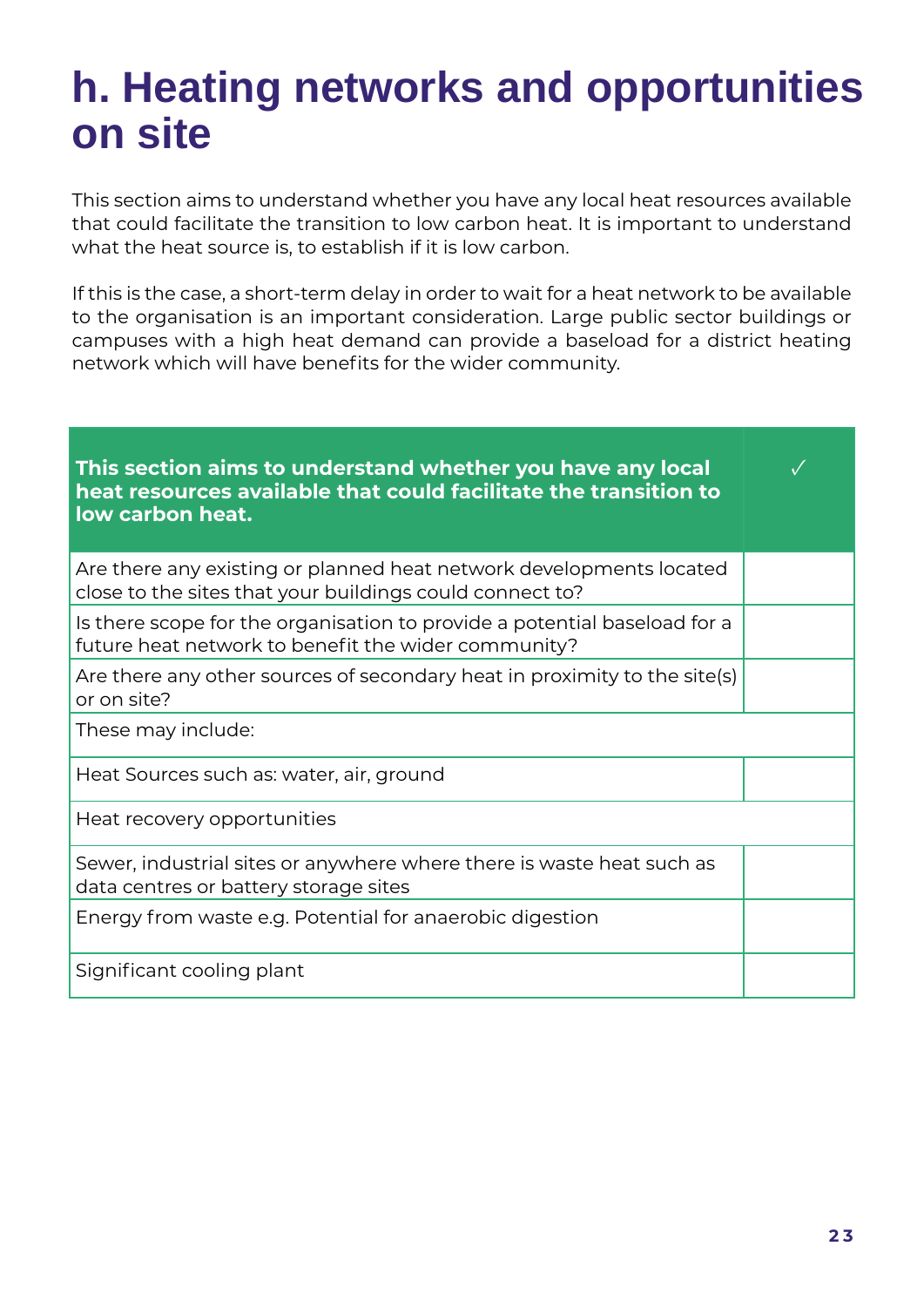#### **i. Electricity loading capacity to support a switch to electric heating solutions**

By adding additional electrical loading through the switching of your heat source, there is a chance that there won't be enough electrical capacity coming into your building(s) or in the wider area.

The cost of increasing the electrical supply to a site can vary substantially (and can be high). Therefore it should be investigated before any projects are commissioned.

| This section aims to ask the questions which would help you<br>understand what you might need to do.                                                                           |  |
|--------------------------------------------------------------------------------------------------------------------------------------------------------------------------------|--|
| Do you know what the increased demand of a heat pump or other<br>electrified heat load, plus any electric vehicle (EV) charging would be<br>for your building (s).             |  |
| Do you know what the current capacity of the building(s) are?                                                                                                                  |  |
| Do the sites have their own medium voltage network?                                                                                                                            |  |
| Can you give some details on the rating and the loading capacity of<br>the network?                                                                                            |  |
| Is there sufficient capacity for the additional electrification of your<br>estate (refer to the contract agreement with your Distribution Network<br>Operator (DNO))?          |  |
| Have any energy efficiency or renewable generation measures been<br>implemented previously to reduce electricity consumption of the<br>buildings?                              |  |
| Are there any further significant measures that can be considered to<br>reduce electricity demand of the buildings (e.g. light emitting diode<br>(LED) lighting and controls)? |  |
| Are there plans to increase capacity?                                                                                                                                          |  |
| Have you contacted the DNO about increasing electrical loading?                                                                                                                |  |
| Is there potential on site to install/increase renewable generation to<br>support the increase in electrical demand from low carbon heating<br>solutions?                      |  |
| Does the site have any existing EV charging stations and future plans<br>(note that this will also affect the overall site capacity)?                                          |  |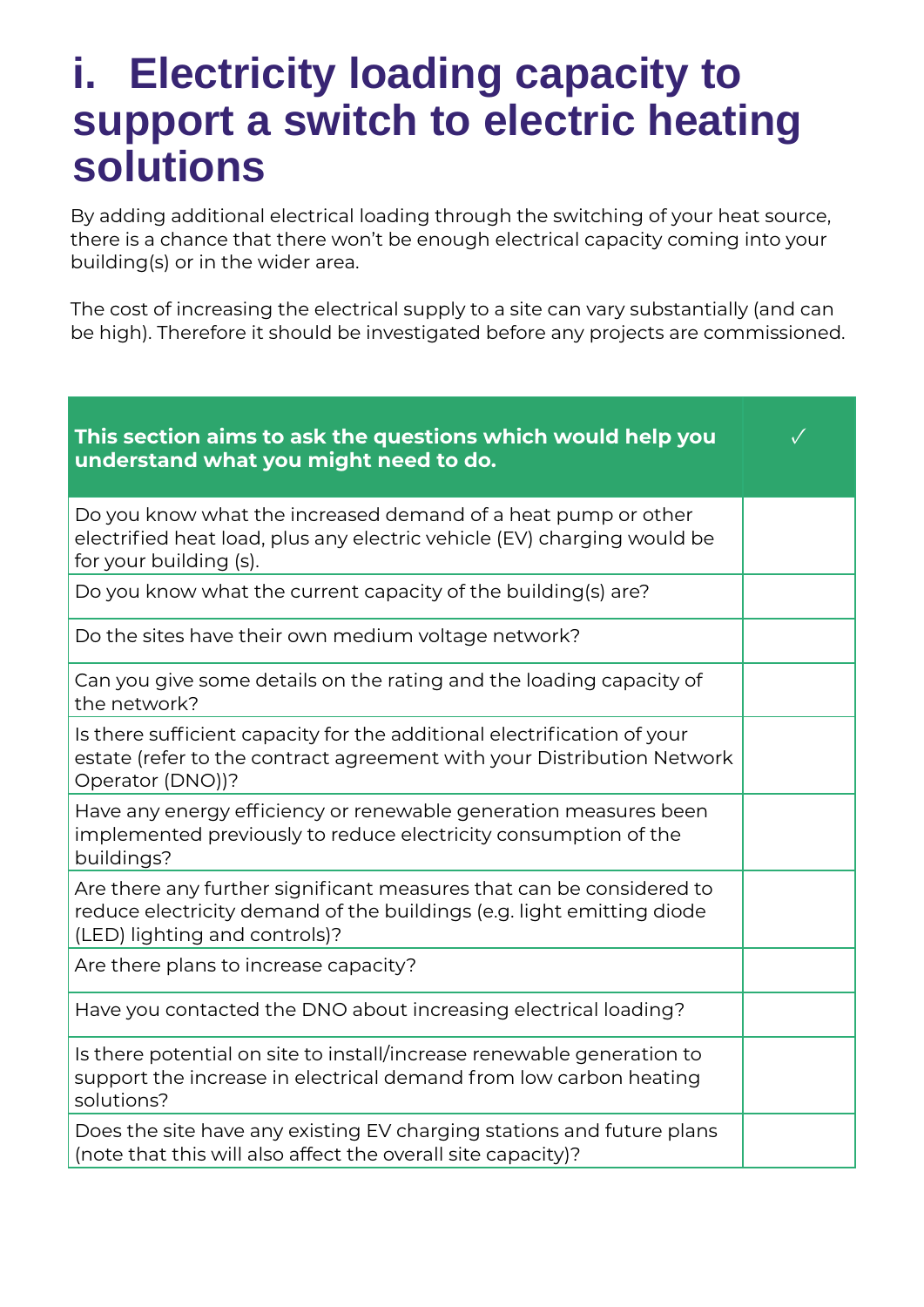## **j. Estimating cost**

You should explain what the budget costs are in an appropriate level of detail and accuracy for the stage that you are at (initial budgets to finalised quotes from contractors).

You should think about if everything has been included in your budget cost and not just the purchase and installation of the equipment.

| As a check you should ask yourself these questions?                                                                                                                                                                           |  |
|-------------------------------------------------------------------------------------------------------------------------------------------------------------------------------------------------------------------------------|--|
| Have you captured costs from all the different parts of the process?                                                                                                                                                          |  |
| Within the installation, are there other things that will need to be<br>considered such as asbestos removal, temporary heat generation,<br>preliminaries, ancillaries and making good.                                        |  |
| You should indicate what the solution would be and how you would<br>install it and if you have any other steps to complete to get to that point<br>(i.e., involving an M&E engineer for design, tendering or gaining quotes). |  |

The next section on delivery covers this in more detail.

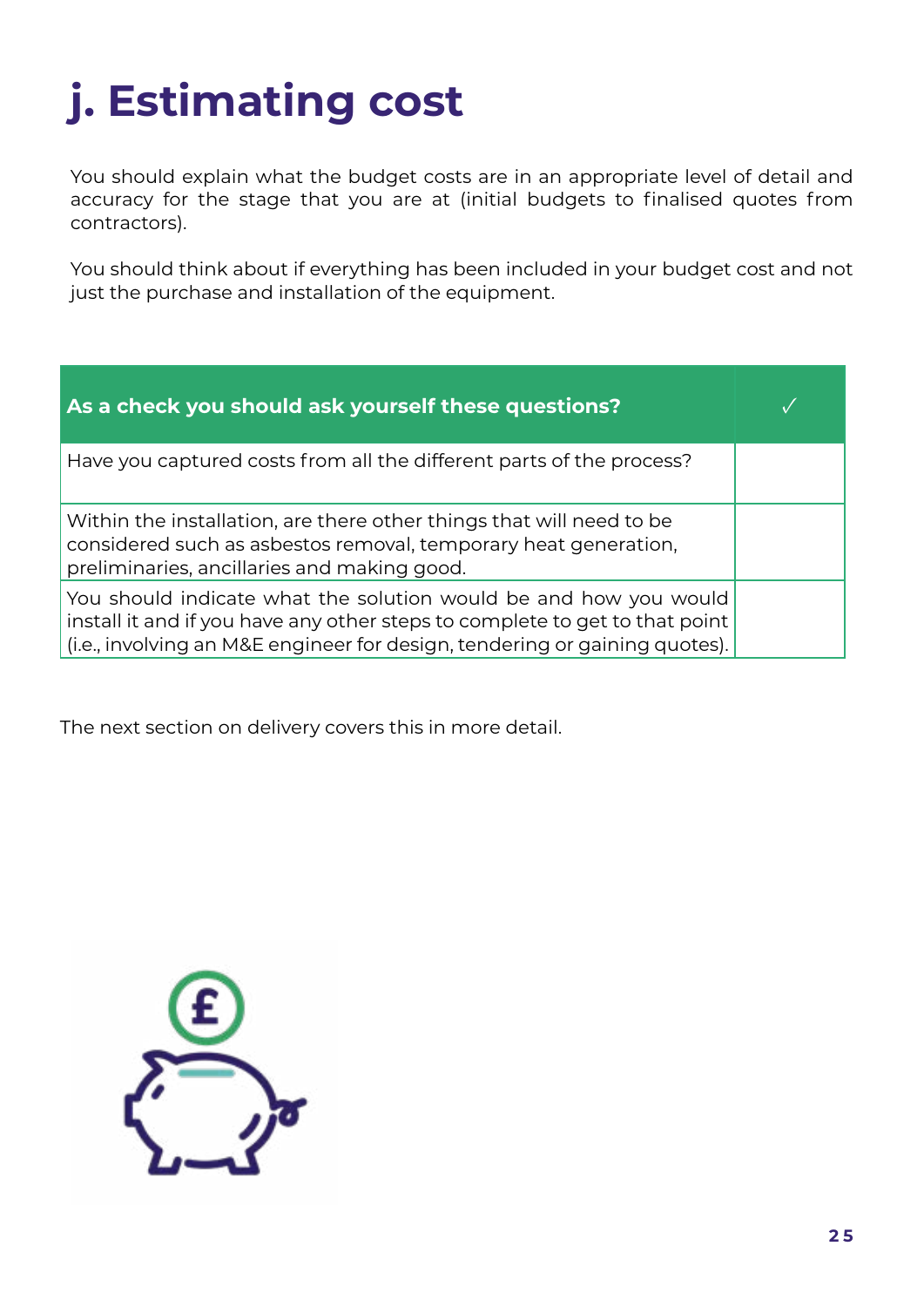## **k. Delivery plan**

You will need to think about how you are going to deliver the work the plan will recommend. You might wish to consider how you are going to get the plan through internal sign off and deliver it with consultants or contracts.

| How will you deliver the work?                                                                                                                                           |  |
|--------------------------------------------------------------------------------------------------------------------------------------------------------------------------|--|
| How are the solutions going to be assessed?                                                                                                                              |  |
| What metrics will you need to generate to gain internal sign off?                                                                                                        |  |
| Who is going to do that?                                                                                                                                                 |  |
| How much is it going to cost? (See estimating cost)                                                                                                                      |  |
| How are you going to commission the work/what procurement route?                                                                                                         |  |
| How long will it take?                                                                                                                                                   |  |
| How are you going to manage the contract and oversee the outputs<br>(linked to the section on Resource)?                                                                 |  |
| What you think the overall longer-term delivery might look like (it is<br>expected that this will be very approximate but show a rough plan for<br>the overall delivery) |  |

| If this has already been established, then the plan should show<br>what the overall implementation plan is detailing and how it<br>will be taken forward including: |  |
|---------------------------------------------------------------------------------------------------------------------------------------------------------------------|--|
| What the overall budget costs and benefits are expected to be?                                                                                                      |  |
| What will the time-line for delivery will be?                                                                                                                       |  |
| What project could be complete in one year and what projects will<br>require multi-year time-line?                                                                  |  |
| What the delivery model is likely to look like?                                                                                                                     |  |
| How it is going to be managed (linked to resource)                                                                                                                  |  |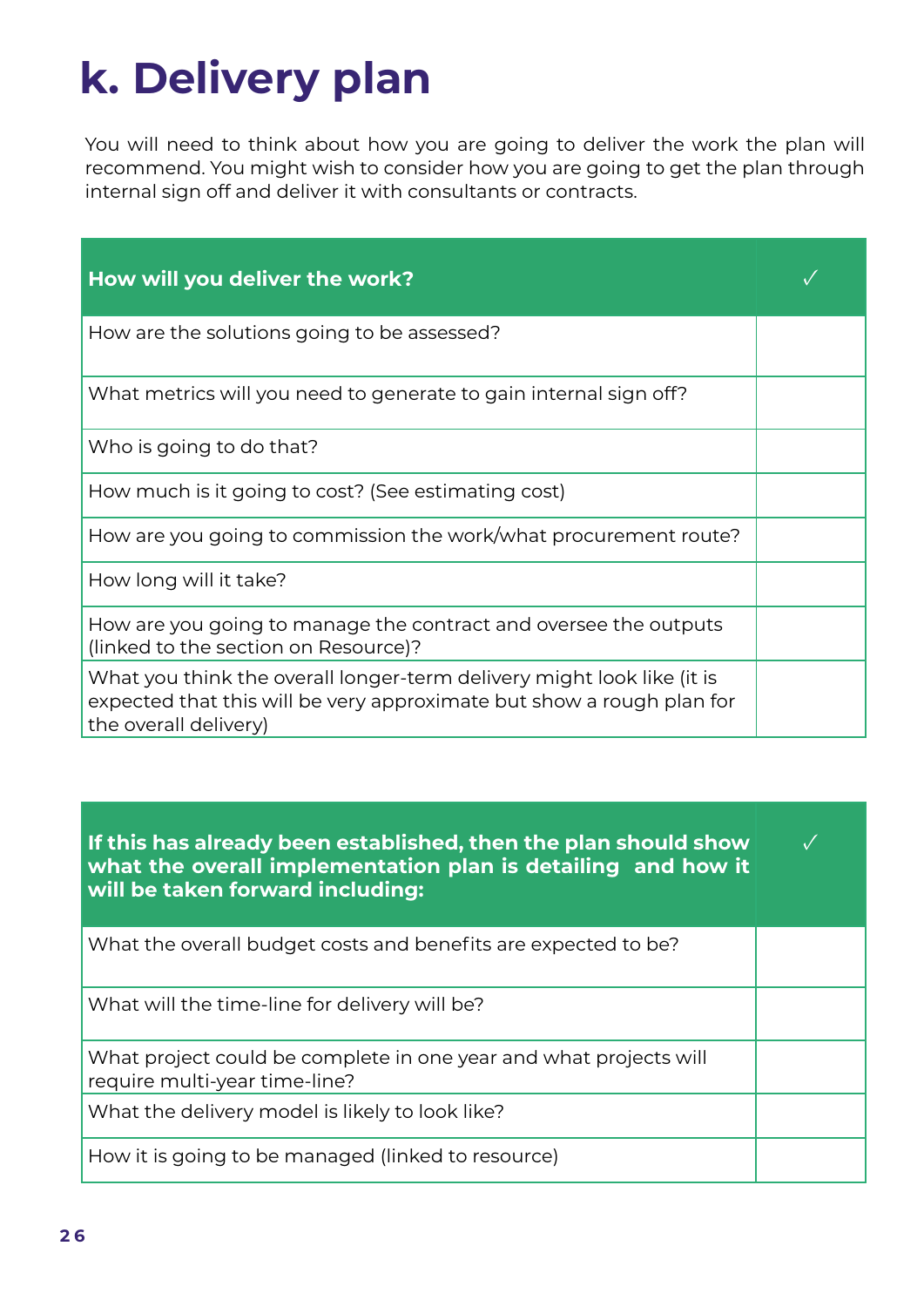#### **l. Resources**

This section of the heat decarbonisation plan aims to provide context on the existing resources available and outline the future resources required to develop and deliver the heat decarbonisation plan. Once you know what you are planning to deliver (see section delivery for more details) it is essential to make sure that there is enough resource to be able to coordinate it.

| Things you would need to know in advance of considering<br>resources are:                                                                          |  |
|----------------------------------------------------------------------------------------------------------------------------------------------------|--|
| How many projects you plan to undertake across the portfolio?                                                                                      |  |
| Over what time period?                                                                                                                             |  |
| What the delivery route would be (who would undertake what roles<br>and what would you outsource and what would remain within the<br>organisation) |  |
| What is the governance for the investment and delivery?                                                                                            |  |

| With those in mind then you are in a position to consider:                                                                                                                                                                          |  |
|-------------------------------------------------------------------------------------------------------------------------------------------------------------------------------------------------------------------------------------|--|
| How would this programme be driven within the organisation?                                                                                                                                                                         |  |
| Who would be responsible for coordinating it?                                                                                                                                                                                       |  |
| Who is going to be senior sponsor and report on progress?                                                                                                                                                                           |  |
| Who is responsible for managing and monitoring the ongoing energy<br>consumption across the estate and who will be overseeing the delivery<br>of the plan? Would they be the same person? Would they have time to<br>do everything? |  |
| Are the individuals overseeing any project appropriately trained, or<br>will additional training be required to deliver the heat decarbonisation<br>plan?                                                                           |  |
| What is the existing resource for the identification, development, and<br>delivery of the heat decarbonisation plan? Is it sufficient to deliver the<br>scale that you need to?                                                     |  |
| What are the anticipated resource requirements for the delivery of<br>heat decarbonisation plan?                                                                                                                                    |  |
| Will this require additional human resource?                                                                                                                                                                                        |  |
| Will it require additional financial resources?                                                                                                                                                                                     |  |
| What is the resource plan which would support delivery?                                                                                                                                                                             |  |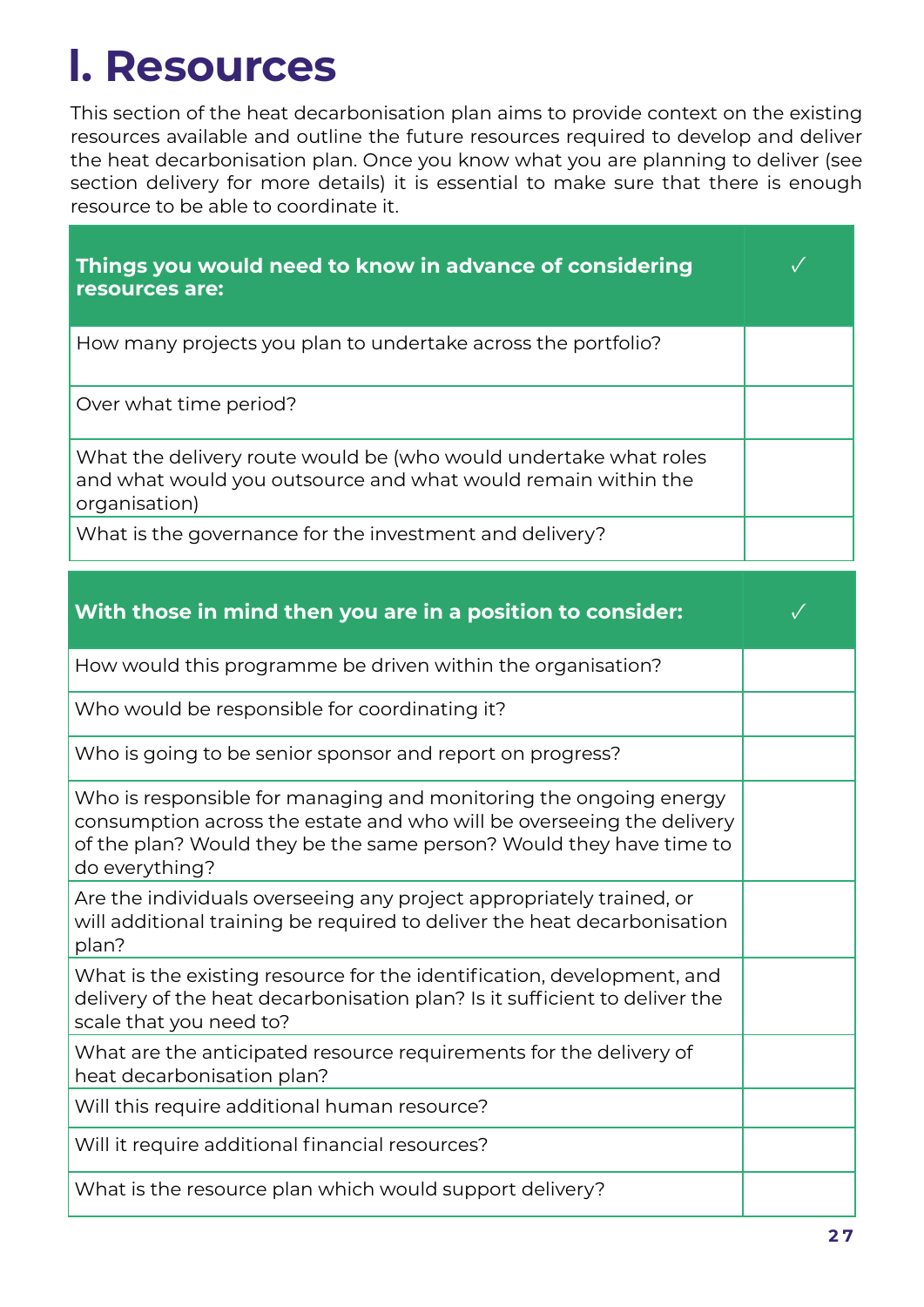### **m. Supporting information**

This section brings together the energy data you have used to support the heat decarbonisation plan.

| It should include the following supporting information:                                                              |  |
|----------------------------------------------------------------------------------------------------------------------|--|
| Display Energy Certificates (DECs)                                                                                   |  |
| Age of buildings and, where possible, U values of building elements                                                  |  |
| Energy consumption data across the estate, to include where possible<br>half hourly data and as granular as possible |  |
| Energy costs across the estate                                                                                       |  |
| Maintenance costs                                                                                                    |  |
| Current contractual agreements (e.g., facilities management) and their<br>targets                                    |  |
| Target emission savings for the decarbonisation plan                                                                 |  |
| Site surveys                                                                                                         |  |
| Floor plans                                                                                                          |  |
| Images of the systems and building fabric                                                                            |  |
| Heating system/building fabric condition reports                                                                     |  |
| Heating and electrical schematics and data sheet                                                                     |  |
| Heat loss calculation for the buildings                                                                              |  |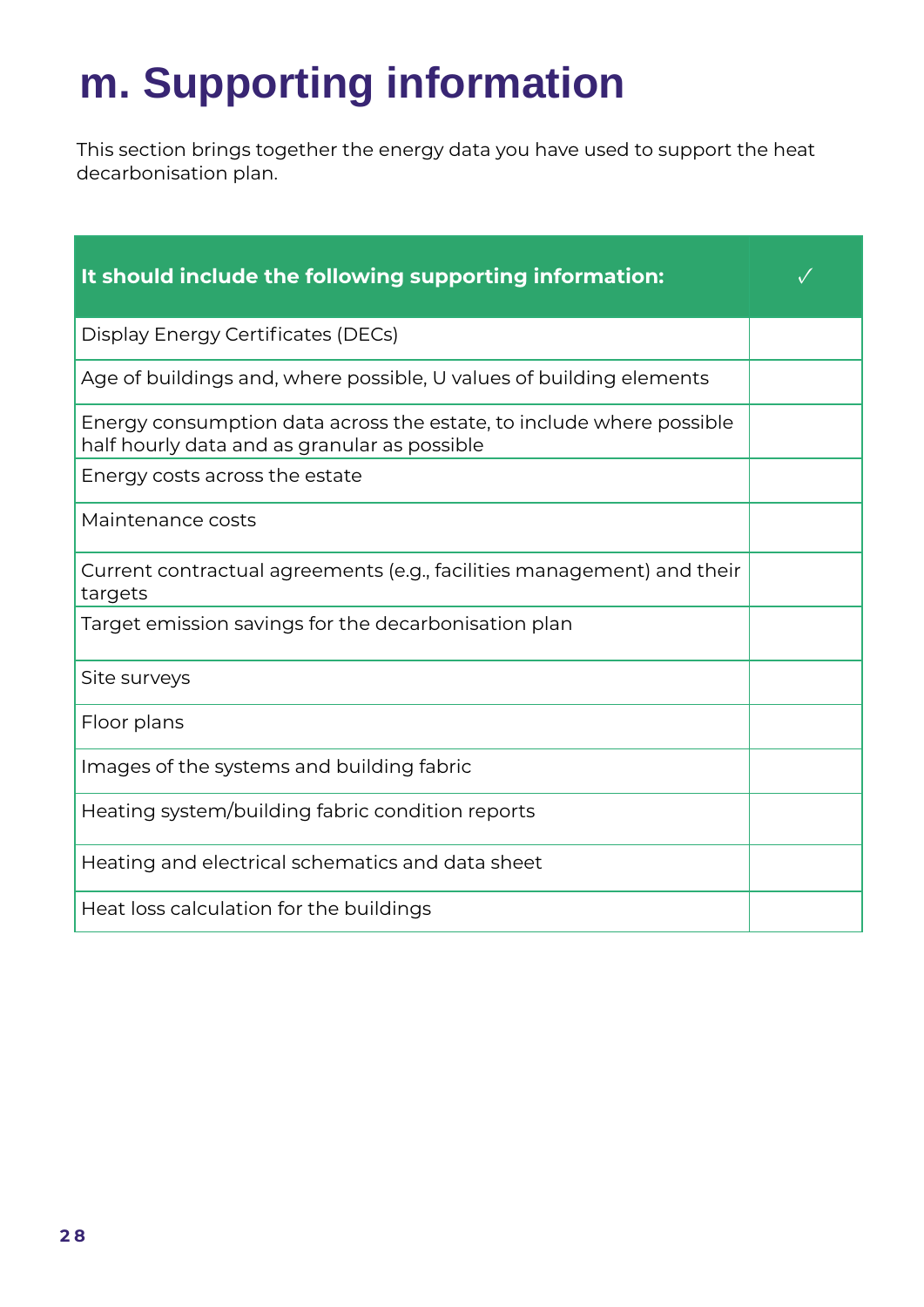### **n. Plans for the site**

This section outlines plans for sites and the proposed expansion or rationalisation of sites that are in the public domain.

| This section could consider                                                                                    |  |
|----------------------------------------------------------------------------------------------------------------|--|
| Any planning restrictions or planning guidance in your area (including<br>listed status of buildings)?         |  |
| Plans for demolition and rebuilding, major refurbishment or change of<br>use, occupancy, or operational hours? |  |
| Are there plans that are in the public domain for expansion or<br>rationalisation of sites or change of usage? |  |
| Plans for new builds and the planning standards for new builds in your<br>area?                                |  |
| Planning guidance for heating systems and energy efficiency in new<br>builds in your area/buildings?           |  |
| Building standards and building regulations?                                                                   |  |

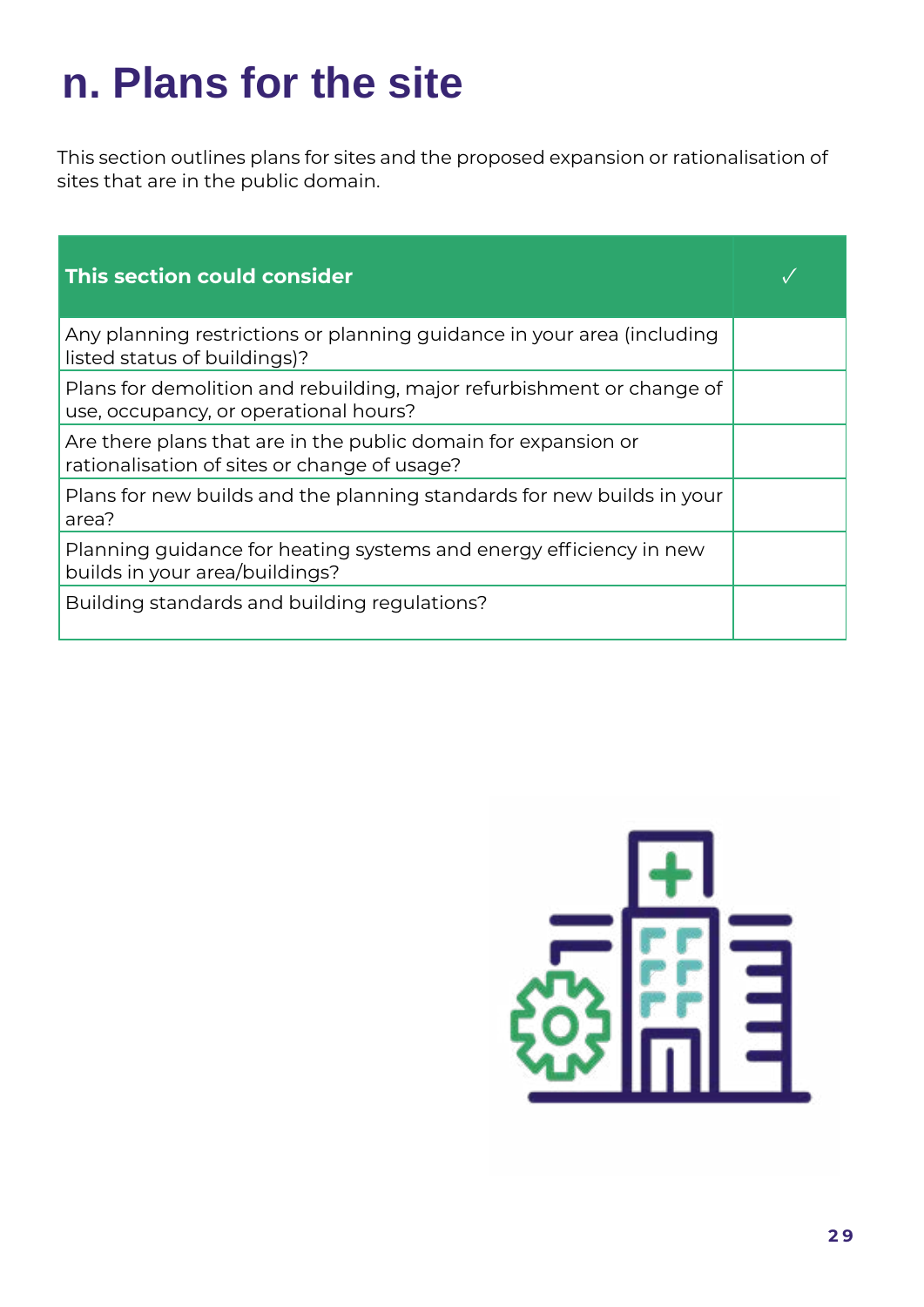## **o. Key challenges**

This section aims to explain the main challenges that the organisation faces in decarbonising heat and the support that the organisation needs to meet your decarbonisation targets.

| The challenges (i.e. barriers or key risks) can be summarised<br>and are likely to include:                            |  |
|------------------------------------------------------------------------------------------------------------------------|--|
| What is the internal governance?                                                                                       |  |
| Who would need to sign off on this work?                                                                               |  |
| Does the current business case process allow for carbon emissions?                                                     |  |
| What are the challenges in decarbonising heat in your buildings?                                                       |  |
| Are any of your buildings listed buildings?                                                                            |  |
| What options are available?                                                                                            |  |
| What is the cost?                                                                                                      |  |
| What resources are required?                                                                                           |  |
| Are partnership arrangements in place for different organisations to<br>work together?                                 |  |
| Are procurement frameworks in place to enable timely delivery? Are<br>they able to cover the technology and the scale? |  |
| What commercial agreements for funding and finance are available<br>beyond Salix?                                      |  |
| Are there public consultation exercises that are required to take place<br>and has this been factored into the plan?   |  |
| Are there border issues that must be considered?                                                                       |  |
| Are there other environmental issues that impact on the plan?                                                          |  |
| Are there any challenges within the supply chain for the<br>recommended technologies?                                  |  |
| Installation/on-site risks?                                                                                            |  |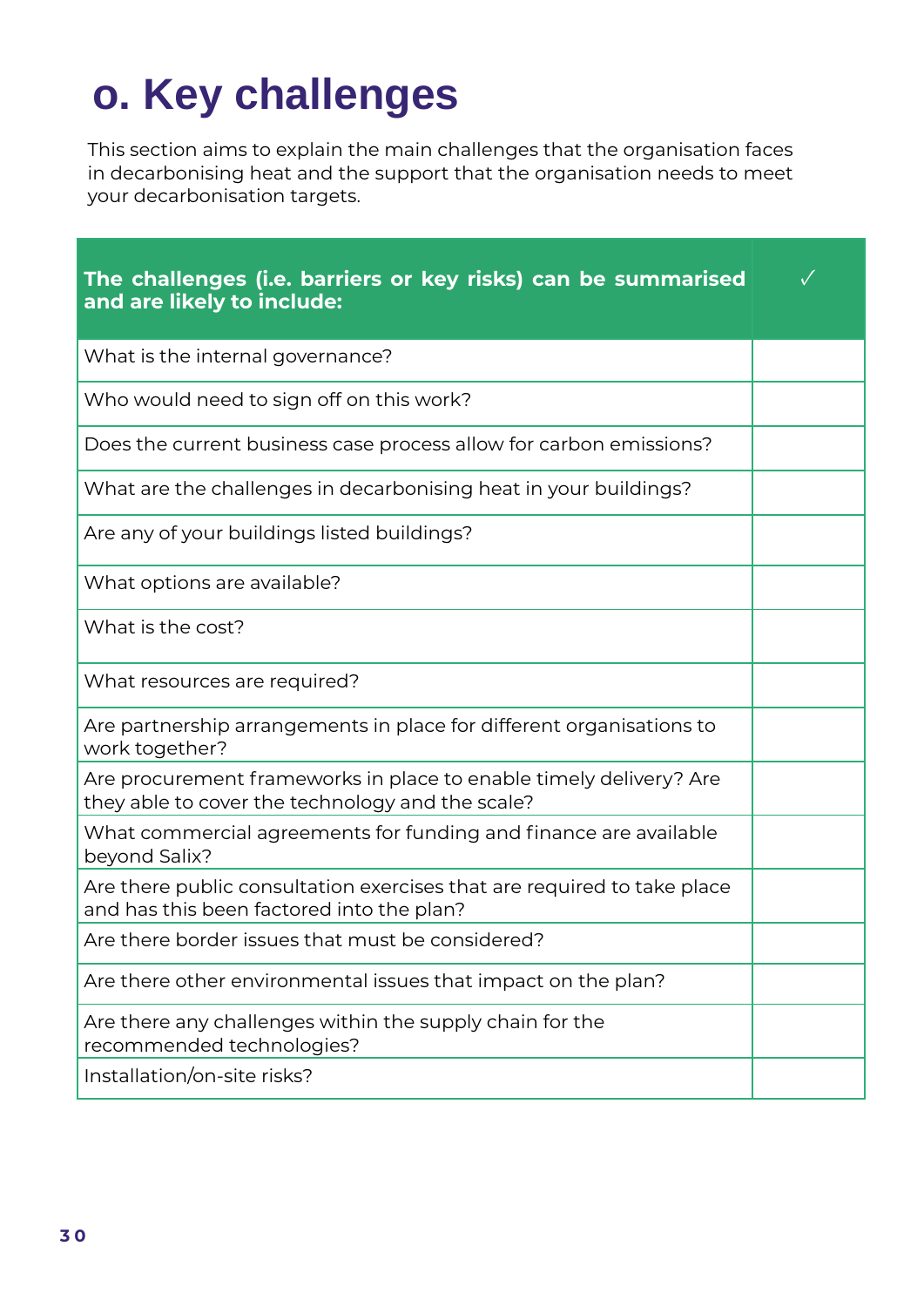# **Information about the Phase 3 Public Sector Low Carbon Skills Funds**

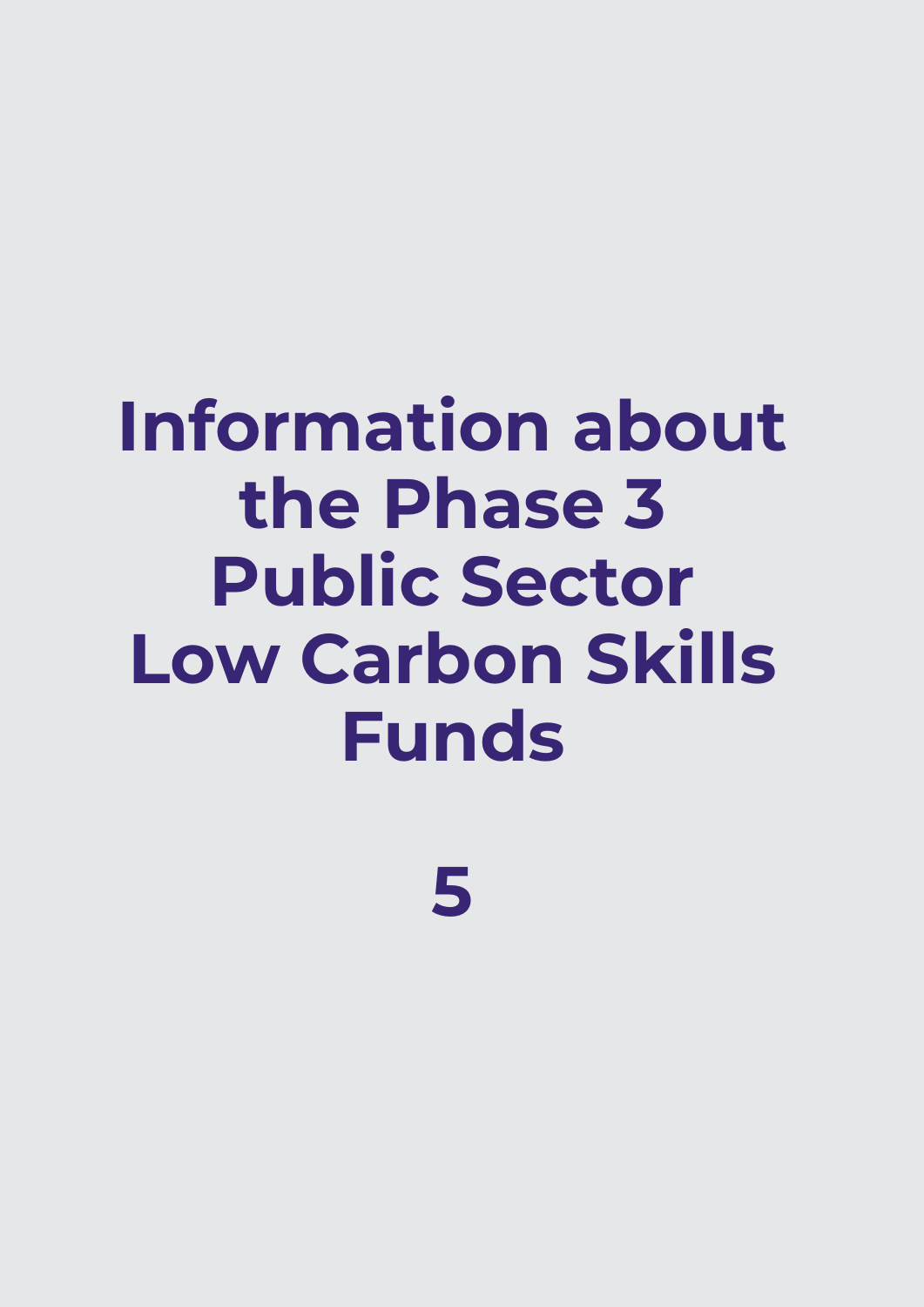#### **Dates for submissions of the heat decarbonisation plan**

Heat decarbonisation plans which have been funded by the Phase 3 Low Carbon Skills Fund must be completed by the **31 March 2023.**

Completed heat decarbonisation plans should be submitted to [Phase3LCSFgrants@salixfinance.co.uk](mailto:Phase3LCSFgrants%40salixfinance.co.uk?subject=Phase%203%20LCSF%20Decarbonisation%20Plan)

When the heat decarbonisation plan is submitted there should be clear information explaining how the heat decarbonisation plan was formally approved by the organisation.



**All applicants awarded funding must complete their heat decarbonisation plans before Friday 31 March 2023.**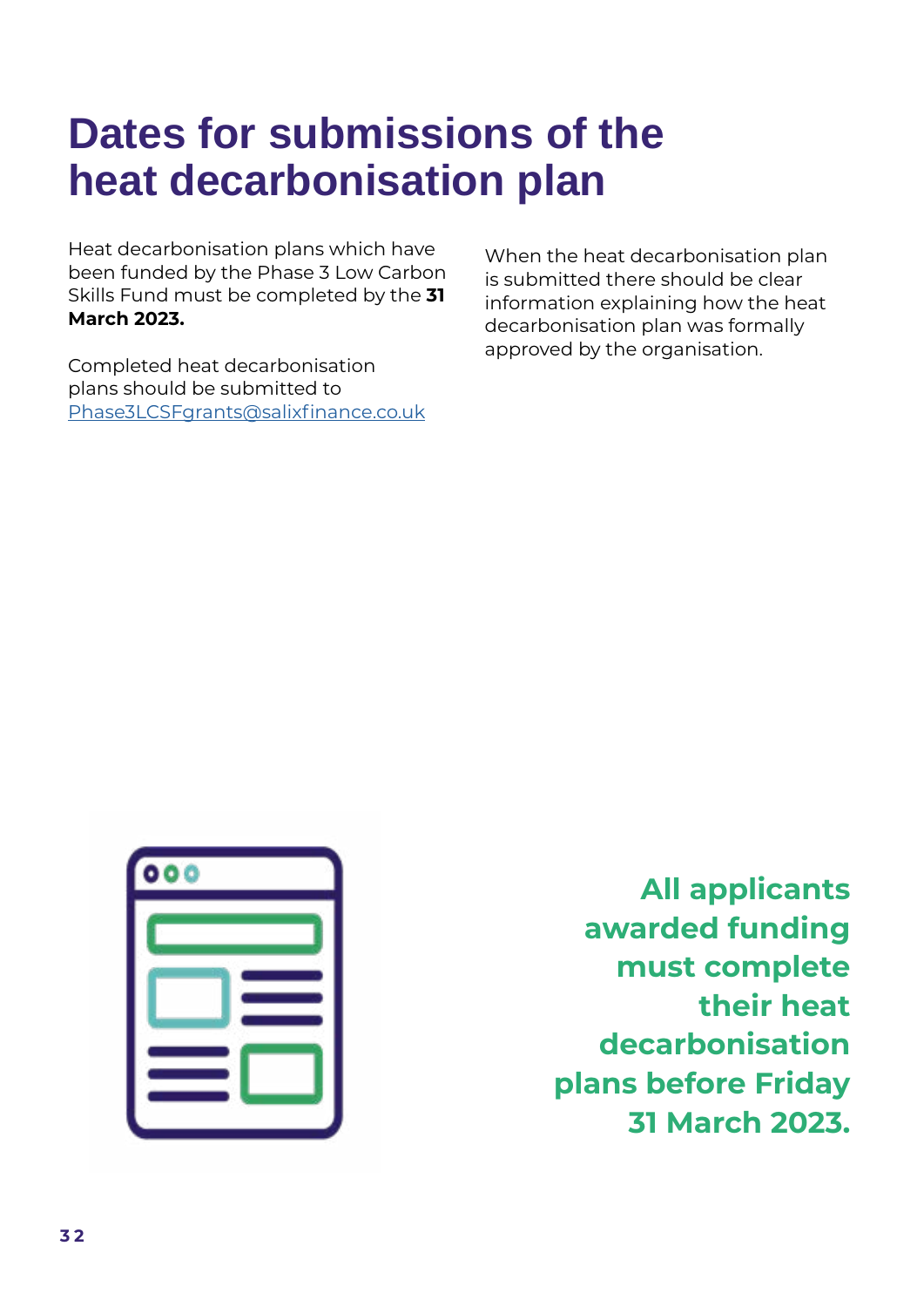#### **Heat decarbonisation plan supplementary building information tool**

The heat decarbonisation plan supplementary building information tool is an excel file that can be [downloaded from](https://www.salixfinance.co.uk/sites/default/files/Phase%203%20LCSF%20-%20Supplementary%20Building%20Information%20Tool%20%28Clients%20Copy%29.xlsx) here.

This supplementary building information tool provides a place to capture information, such as the Unique Property Reference Number and heating system in the buildings you would like to include in your heat decarbonisation plan(s).

The supplementary building information tool is an essential part of the application and must be uploaded within the application, when prompted. Therefore, it is vital to complete this tool before you are ready to apply.

To align with proportionality of assessment, for applications over £100k, additional information will be collected through the tool.

If you have any questions about using the tool or think you cannot provide the information asked for in the tool, please get in touch with Salix who will provide support.

**The supplementary building information tool is an essential part of the application and must be uploaded within the application, when prompted. Therefore, it is vital to complete this tool before you are ready to apply.**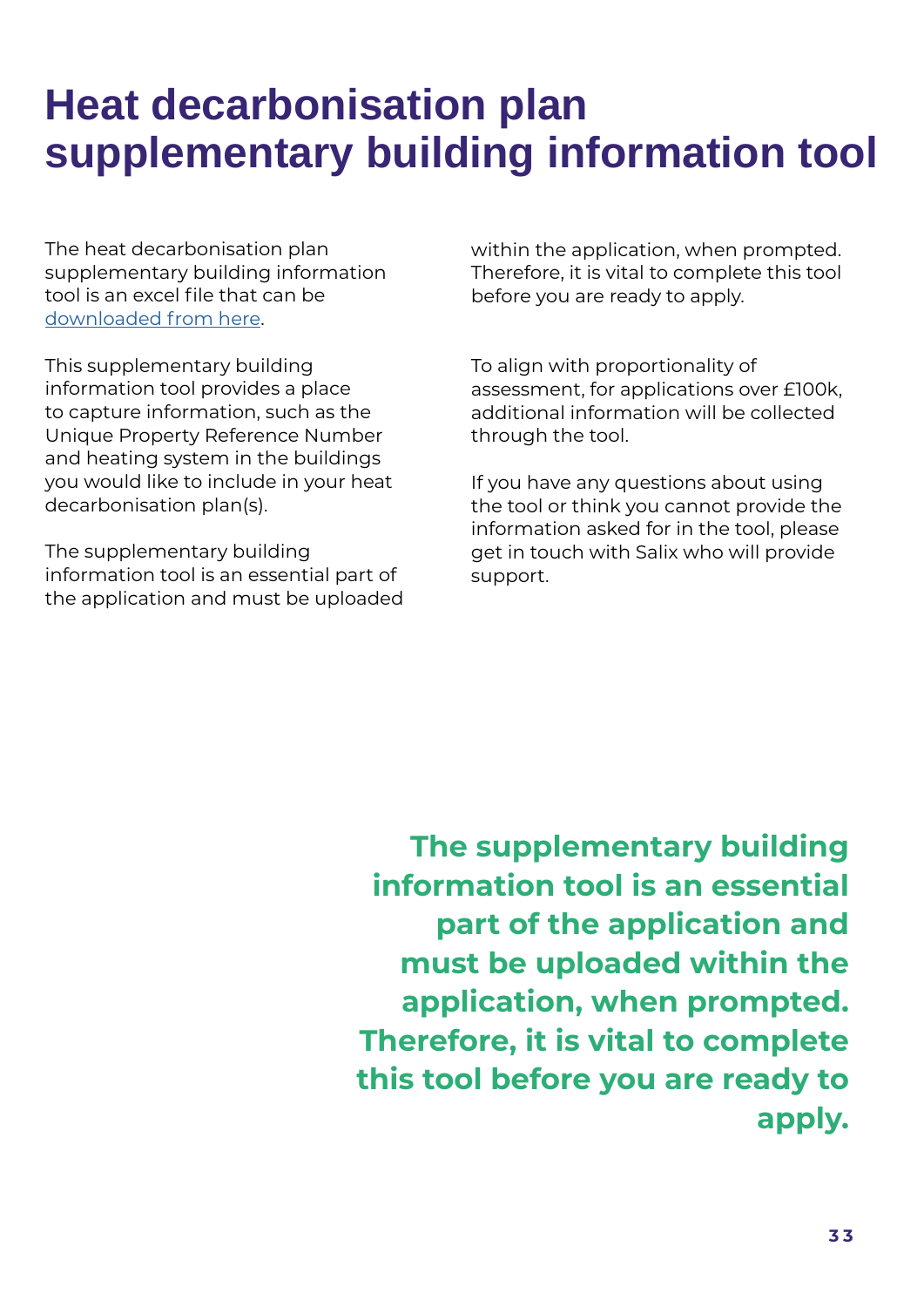### **Heat decarbonisation plan examples**

We have provided example heat decarbonisation plans, produced in Phase 2 LCSF, covering a range of organisation, including a school, NHS trust, Local Authority and a museum.

We hope these allow applicants to gain an understanding of what a heat decarbonisation plan could look like, whilst recognising that plans for different organisations will be different.

For this reason, we recommend referring to the heat decarbonisation plan guidance alongside the examples provided.

Collingtree Church of England Primary School - [heat decarbonisation plan example](https://www.salixfinance.co.uk/sites/default/files/Collingtree%20Church%20of%20England%20Primary%20School%20-%20HDP.pdf)

Kingston NHS Foundation Trust - [heat decarbonisation plan example](https://www.salixfinance.co.uk/sites/default/files/Kingston%20Hospital%20-%20HDP.pdf)

London Borough of Hounslow - [heat decarbonisation plan example](https://www.salixfinance.co.uk/sites/default/files/London%20Borough%20of%20Hounslow%20-%20HDP.pdf)

Science Museum Group - [heat decarbonisation plan example](https://www.salixfinance.co.uk/sites/default/files/Science%20Museum%20Group%20-%20HDP.pdf)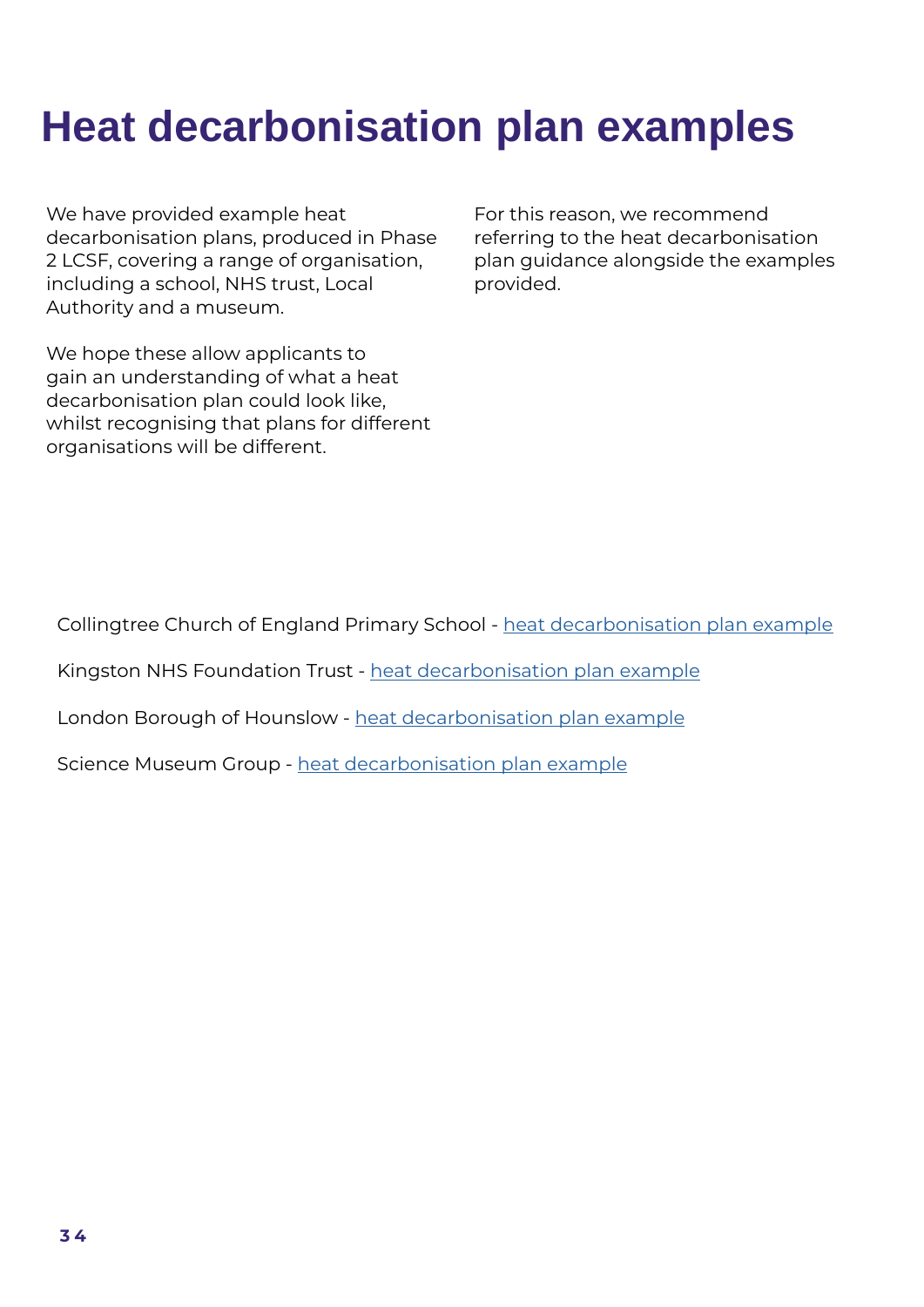### **Advice and support**

Salix is available to answer questions regarding the application process in advance of the application deadline.

Please email our dedicated team at Salix at [Phase3LCSFgrants@salixfinance.co.uk](mailto:Phase3LCSFgrants%40salixfinance.co.uk?subject=)

Our team will endeavour to answer your query within three working days, for complex enquiries this may take a little longer.

We will also be running a series of webinars aimed at talking clients through the application process, these will be advertised [on our website.](https://www.salixfinance.co.uk/P3LCSF_Webinars)



#### **Contact us**

In order that we can support you as quickly as possible, we kindly request that any enquiries are sent by email in the first instance and we will be in touch with you as soon as possible.

#### **Phase 3 Public Sector Low Carbon Skills Fund Enquiries**

For further information, support or guidance relating to the Phase 3 Low Carbon Skills Fund, please contact the dedicated team at

[Phase3LCSFgrants@salixfinance.co.uk](mailto:Phase3LCSFgrants%40salixfinance.co.uk%20?subject=LCSF%203)

#### **Website Enquiries**

For support or guidance on website issues please contact [communications@salixfinance.co.uk](mailto:communications%40salixfinance.co.uk%20?subject=LCSF%20Website)

#### **Media and Communication Enquiries**

For any media and communication enquiries, please contact [communications@salixfinance.co.uk](mailto:communications%40salixfinance.co.uk%20?subject=LCSF3%20Communication)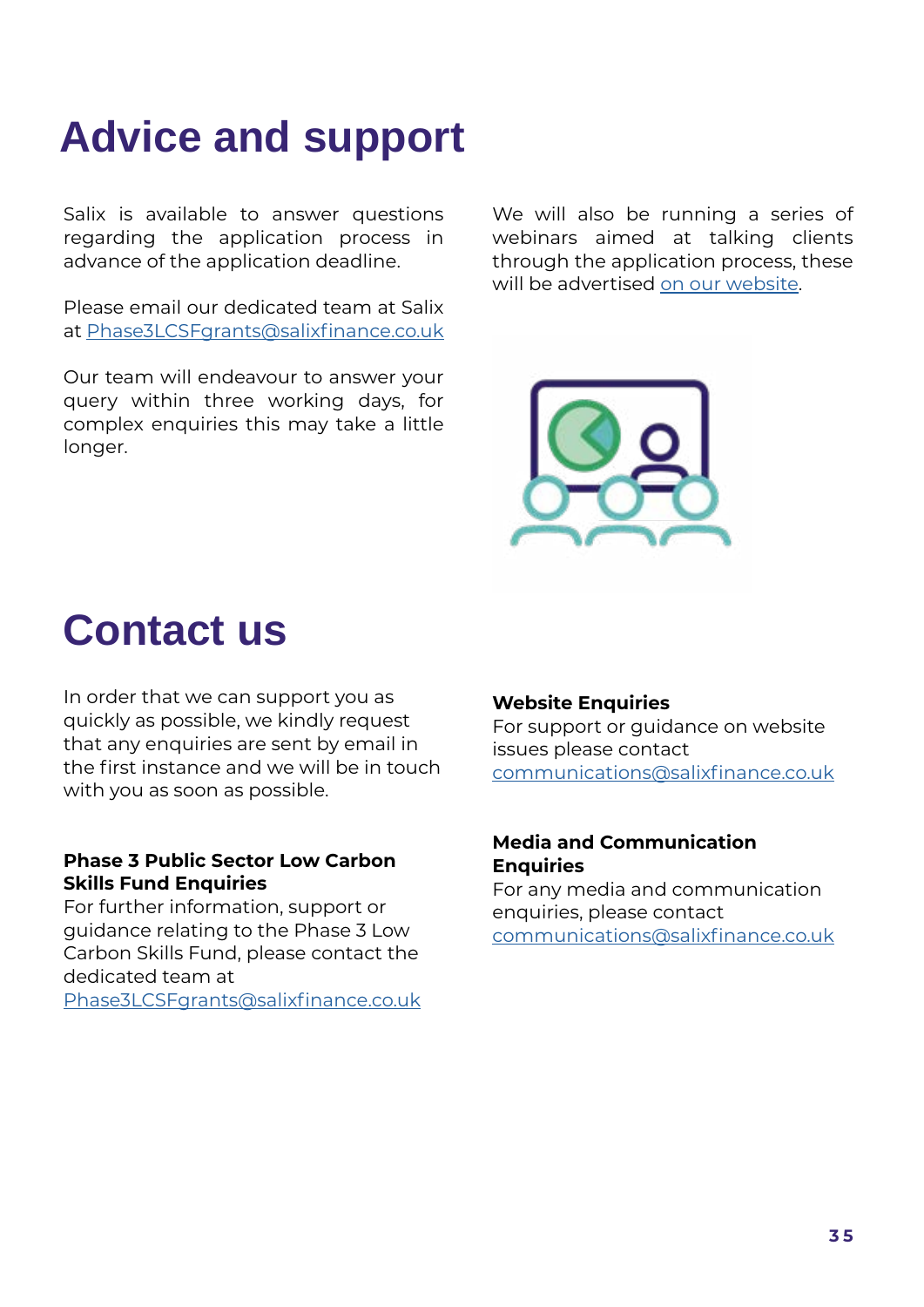# **Glossary of Terms**

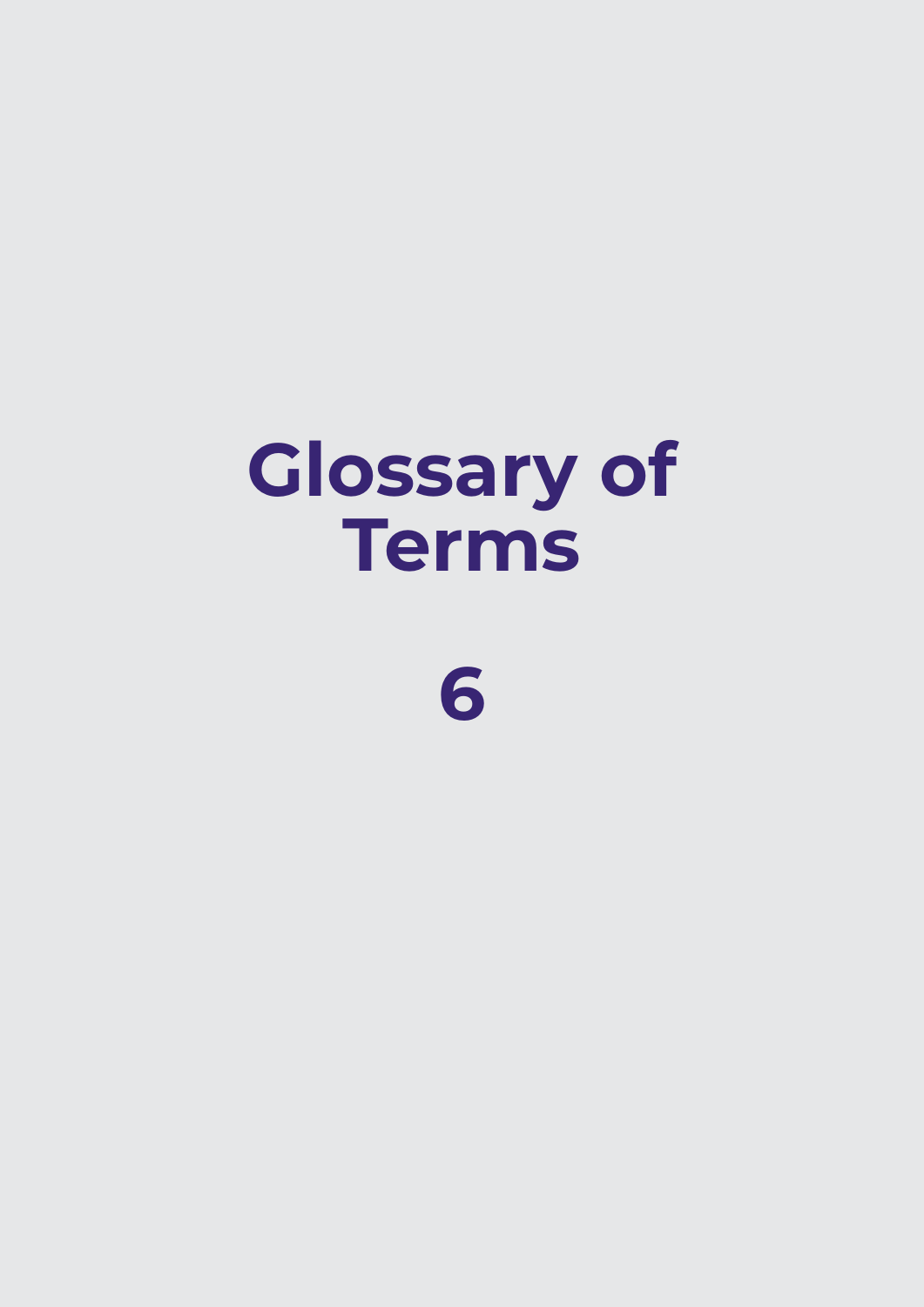## **Glossary of terms**

| <b>Term</b><br>(Abbreviation)                    | <b>Description</b>                                                                                                                                                                                                                                                                                                                                                                                                                                                                                                                                                                                                                                                                                                 |
|--------------------------------------------------|--------------------------------------------------------------------------------------------------------------------------------------------------------------------------------------------------------------------------------------------------------------------------------------------------------------------------------------------------------------------------------------------------------------------------------------------------------------------------------------------------------------------------------------------------------------------------------------------------------------------------------------------------------------------------------------------------------------------|
| <b>Carbon Baseline</b>                           | A greenhouse gas or carbon emissions baseline is the estimate<br>of the emissions over a set period that can be used to measure<br>progress. Any year can be used, the more data that is available<br>and the earlier the baseline, the better.                                                                                                                                                                                                                                                                                                                                                                                                                                                                    |
| <b>District Heating</b>                          | It is where heating for several buildings in a local area is provided<br>from an external plant room (energy centres). The heating is<br>typically transmitted to each building via a network of highly<br>insulated underground hot water or steam pipes. It is also<br>known as heat networks. The heat is often obtained from a<br>cogeneration plant burning fossil fuels or biomass, heat-only<br>generation, geothermal heating, heat pumps and central solar<br>heating are also used, as well as heat from waste energy plant<br>and heat waste from nuclear power electricity generation. The<br>energy centre gives flexibility to change the heat generation<br>technology as future innovation allows. |
| <b>Distribution</b><br>Network Operator<br>(DNO) | Electricity grid operator, there are fourteen across the UK.                                                                                                                                                                                                                                                                                                                                                                                                                                                                                                                                                                                                                                                       |
| <b>Direct Carbon</b>                             | It means carbon emissions that are emitted either directly<br>within an organisation's site boundary from combustion of<br>fossil fuel, or where district heat networks are used are emitted<br>from combustion of fossil fuel in a district heating plant room.<br>For most public sector organisations this will primarily be fossil<br>fuels (gas, oil and coal) which are combusted on site. (Previously<br>referred as non-traded carbon.)                                                                                                                                                                                                                                                                    |
| <b>Indirect Carbon</b>                           | It means carbon emissions from power generated off site by<br>another organisation. For the vast majority of public sector<br>organisations this will primarily be carbon emissions arising<br>from grid electricity use. (Previously referred as traded carbon.)                                                                                                                                                                                                                                                                                                                                                                                                                                                  |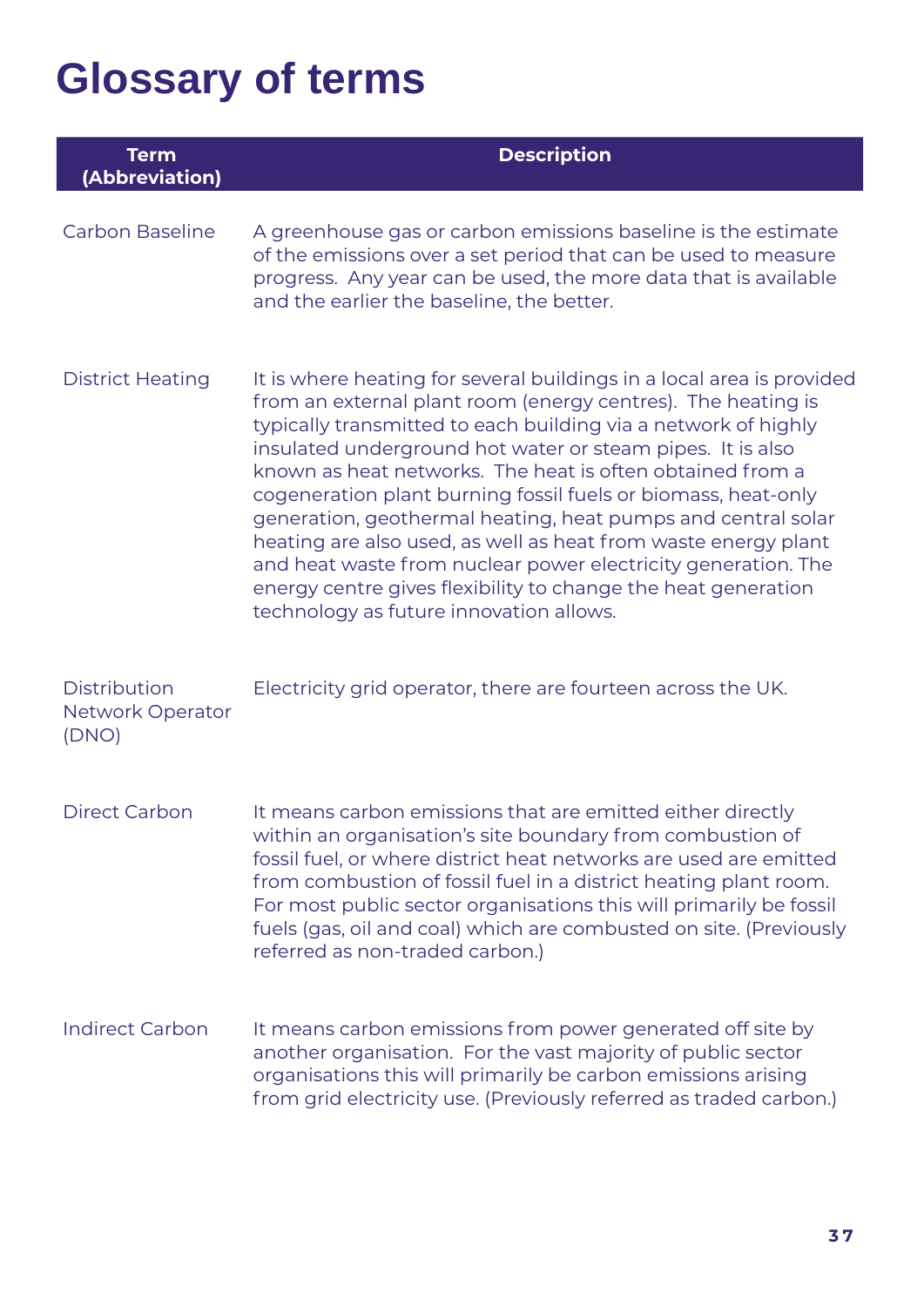- Feasibility Studies A report that evaluates the practicality and deliverability of a proposed project. A feasibility study aims to: holistically appraise the strengths and weaknesses of an existing system; deduce opportunities and risks present in different solutions; consider the resources required to complete the project; and conclude the best course of action or likelihood of success.
- Green Book Supplementary guidance on the valuation of energy use and greenhouse gas emissions is used to quantify proposals that impact direct and indirect carbon emissions. The guidance includes data tables that model carbon emissions by fuel source out into and beyond the 2050s. The guidance can be found here on the government website.
- Heat Demand The quantity of heat needed to maintain the desired internal temperature of a building during the external variable temperatures in a year.
- Heat Loss **Calculation** Heat transfer is the transfer of heat energy due to a difference in temperature across two points. A heat loss calculation allows for the assessment of the heat flow in a building and the overall heat demand needed to meet the desired room temperature. This assessment requires knowledge of the building size, fabric condition and internal/external temperatures.
- Indirect Carbon It means carbon emissions from power generated off site by another organisation. For the vast majority of public sector organisations this will primarily be carbon emissions arising from grid electricity use. (Previously referred as traded carbon.)
- Kilowatt Hour (kWh) A unit of energy equal to one kilowatt (kW) of power sustained for one hour. This is the standard unit for measuring energy usage.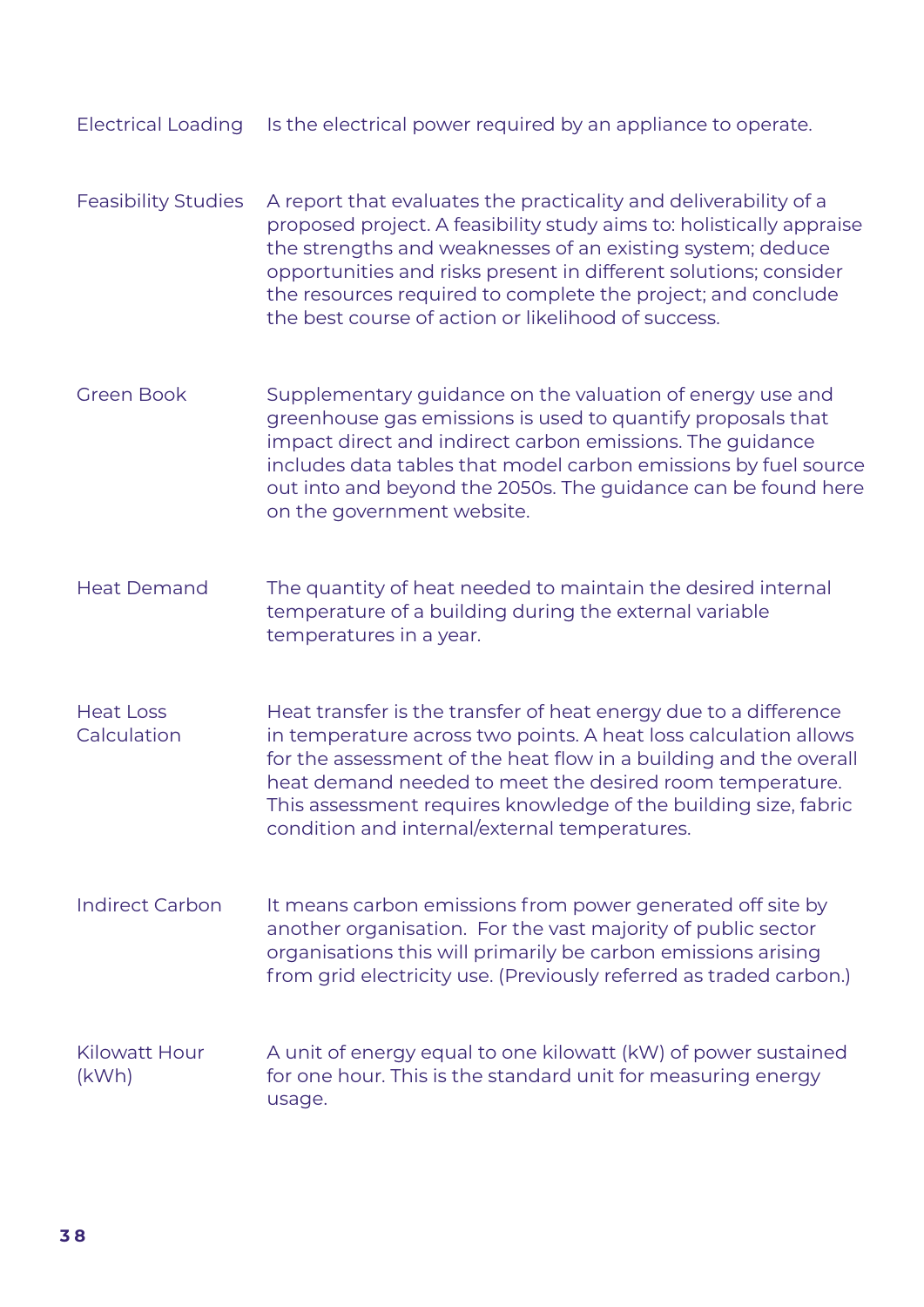| <b>Local Network</b> | Is the increased pressure placed on a DNO by the added          |
|----------------------|-----------------------------------------------------------------|
| Demands              | electrical loading of appliances, such as, heat pumps and Solar |
|                      | PV units.                                                       |

- Low Carbon **Heating** It is one where little or no carbon is emitted to provide the heating. Electric heat pumps are considered to be low carbon heating, and whilst there can be carbon emissions associated with the electricity used to power them, these emissions will reduce over time to zero as the power grid decarbonises. This includes the following measures: Air Source Heat Pump, Water Source Heat Pump, Ground Source Heat Pump, Electric Heating and Connect to Existing District Heating.
- M&E Engineer Mechanical and Electrical systems engineers can also be referred to as building services engineers. They are responsible for the heating, water, electrical and telecoms systems inside a building. These engineers are typically involved in the design and installation of building systems or oversee their maintenance and operation.
- Net Zero A target to achieve a state in which the activities of an organisation result in no net impact on the climate from the release of greenhouse gas emissions. This is achieved by reducing greenhouse gas emissions, in line 1.5°C pathways or time-based targets, and by balancing the impact of any remaining greenhouse gas emissions with an appropriate amount of carbon sequestration.
- Scope of Emissions Greenhouse gas emissions are categorised into three groups (1, 2 & 3) or 'Scopes'. Scope 1 covers direct emissions from owned or controlled sources. Scope 2 covers the indirect emissions of an organisation from the generation of purchased electricity, steam or heating and cooling. Scope 3 includes all other indirect emissions that occur in a company's value chain, for example, purchased goods or services, travel and waste disposal. Useful information can be found at this link: [Greenhouse conversion](https://www.gov.uk/government/publications/greenhouse-gas-reporting-conversion-factors-2021)  [factor 2021](https://www.gov.uk/government/publications/greenhouse-gas-reporting-conversion-factors-2021)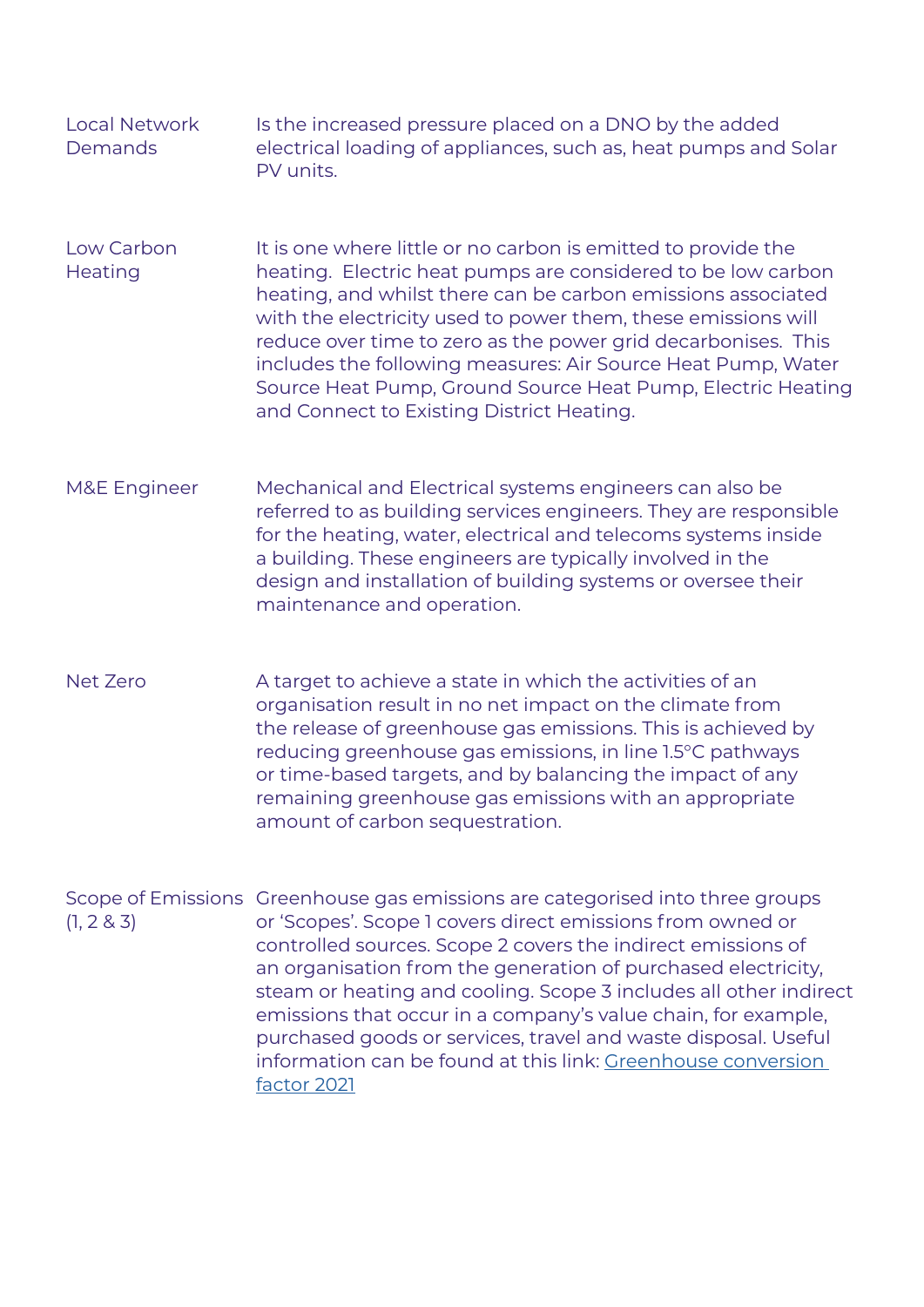| <b>Temporary Heat</b><br>Generation | Is a heat source that is used when the primary heat supply is<br>unavailable. The most common are electric heaters or electric<br>radiators and are used during the replacement or maintenance<br>of the primary heat source.                                                                                                                                                                                                                                                                                                                                                                                                                                                                                                                                                                                         |
|-------------------------------------|-----------------------------------------------------------------------------------------------------------------------------------------------------------------------------------------------------------------------------------------------------------------------------------------------------------------------------------------------------------------------------------------------------------------------------------------------------------------------------------------------------------------------------------------------------------------------------------------------------------------------------------------------------------------------------------------------------------------------------------------------------------------------------------------------------------------------|
| U Value                             | The rate of transfer of heat through a material (watts per square<br>metre-kelvin), typically through the fabric of a building (e.g. roof,<br>walls and windows). A lower U-value indicates the slower rate of<br>heat transfer across a material.                                                                                                                                                                                                                                                                                                                                                                                                                                                                                                                                                                    |
| Wet System                          | In this system, the heating medium used to reach the desired<br>internal temperature of a building is a liquid and in most cases<br>water. The heating medium is distributed via a pipe network and<br>heat is emitted through radiators or under floor heating. The<br>heating medium then flows back to the heat source.                                                                                                                                                                                                                                                                                                                                                                                                                                                                                            |
| Whole System<br>Context             | Taking a system-based approach is to consider the demands<br>and interactions between different elements of a building in the<br>context of a site or campus.                                                                                                                                                                                                                                                                                                                                                                                                                                                                                                                                                                                                                                                         |
| 'Whole building'<br>approach        | Taking a system-based approach is to consider the demands<br>and interactions between different elements of a building in<br>the context of a site or campus. 'Whole building' approach - It<br>is where all the factors that contribute to a building's energy<br>consumption are considered together to identify the most cost-<br>effective way to achieve the objective. For example, investment<br>in improving the insulation levels of the building fabric will<br>reduce the overall size of low carbon heating plant required, as<br>well as save on fuel bills. Also, investment in reducing the peak<br>electricity consumption, such as through installation of LED<br>lighting, can reduce the need to upgrade a building's electrical<br>infrastructure to accommodate the installation of a heat pump. |